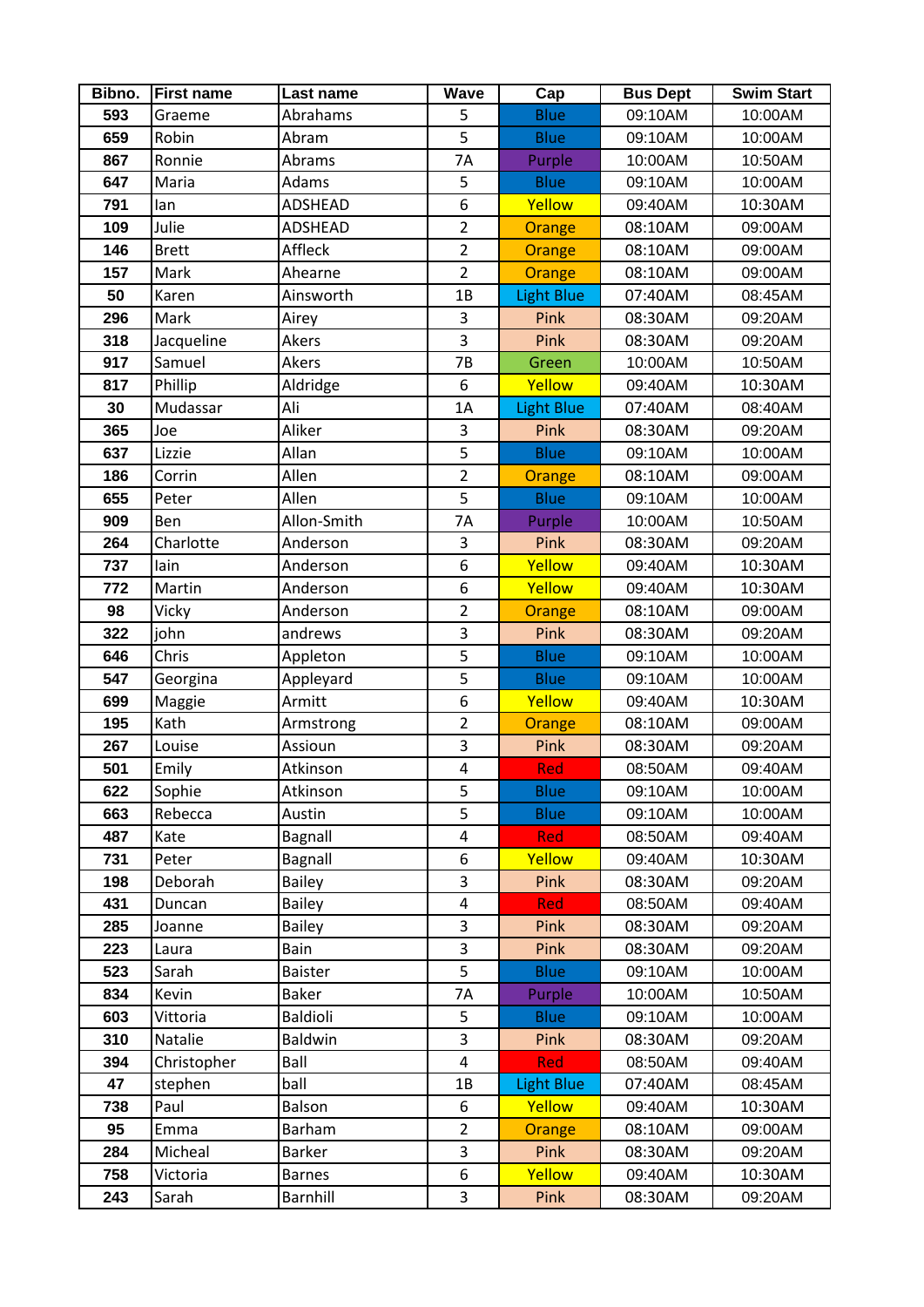| 36           | Georgina      | <b>Barr</b>            | 1B                               | <b>Light Blue</b>        | 07:40AM            | 08:45AM            |
|--------------|---------------|------------------------|----------------------------------|--------------------------|--------------------|--------------------|
| 89           | Diana         | <b>Barran</b>          | $\overline{2}$                   | Orange                   | 08:10AM            | 09:00AM            |
| 306          | Milo          | <b>Barran</b>          | 3                                | Pink                     | 08:30AM            | 09:20AM            |
| 347          | Paula         | Barry                  | 3                                | Pink                     | 08:30AM            | 09:20AM            |
| 404          | Chloe         | <b>Barter</b>          | $\overline{\mathbf{4}}$          | Red                      | 08:50AM            | 09:40AM            |
| 776          | Katharine     | Baxter-Smith           | 6                                | Yellow                   | 09:40AM            | 10:30AM            |
| 88           | Lara          | <b>Beach</b>           | $\overline{2}$                   | Orange                   | 08:10AM            | 09:00AM            |
| 151          | Sarah         | Bean                   | $\overline{2}$                   | Orange                   | 08:10AM            | 09:00AM            |
| 922          | David         | <b>Bedford</b>         | 7B                               | Green                    | 10:00AM            | 10:50AM            |
| 687          | natalie       | bedford                | 6                                | Yellow                   | 09:40AM            | 10:30AM            |
| 24           | Kate          | <b>Beirne</b>          | 1A                               | <b>Light Blue</b>        | 07:40AM            | 08:40AM            |
| 915          | Tom           | Belcher                | 7B                               | Green                    | 10:00AM            | 10:50AM            |
| 370          | Caroline      | <b>Belfield</b>        | $\overline{4}$                   | Red                      | 08:50AM            | 09:40AM            |
| 652          | Kevin         | Bell                   | 5                                | <b>Blue</b>              | 09:10AM            | 10:00AM            |
| 854          | Millie        | Bell                   | 7A                               | Purple                   | 10:00AM            | 10:50AM            |
| 693          | Sharon        | Bellamy                | 6                                | Yellow                   | 09:40AM            | 10:30AM            |
| 273          | Bethan        | Benham                 | 3                                | Pink                     | 08:30AM            | 09:20AM            |
| 623          | Katherine     | Bentley                | 5                                | <b>Blue</b>              | 09:10AM            | 10:00AM            |
| 582          | Isobel        | Berragan               | 5                                | <b>Blue</b>              | 09:10AM            | 10:00AM            |
| 364          | Helen         | Berry                  | 3                                | Pink                     | 08:30AM            | 09:20AM            |
| 876          | Mel           | Berry                  | 7A                               | Purple                   | 10:00AM            | 10:50AM            |
| 866          | Saska         | Bierowiec              | 7Α                               | Purple                   | 10:00AM            | 10:50AM            |
| 31           | Elaine        | <b>Billings</b>        | 1B                               | <b>Light Blue</b>        | 07:40AM            | 08:45AM            |
| 176          | James         | <b>Billows</b>         | $\overline{2}$                   | Orange                   | 08:10AM            | 09:00AM            |
| 52           | Susan         | Binnersley             | 1B                               | <b>Light Blue</b>        | 07:40AM            | 08:45AM            |
| 207          | Aileen        | <b>Bird</b>            | 3                                | Pink                     | 08:30AM            | 09:20AM            |
| 672          | Louise        | <b>Bird</b>            | 6                                | Yellow                   | 09:40AM            | 10:30AM            |
| 830          | James         | <b>Birkley</b>         | 7A                               | Purple                   | 10:00AM            | 10:50AM            |
| 374          | Jennifer      | Blackford              | $\overline{4}$                   | <b>Red</b>               | 08:50AM            | 09:40AM            |
| 820          | Jessica       | <b>Blake</b>           | 7A                               | Purple                   | 10:00AM            | 10:50AM            |
| 766          | Peter         | <b>Blake</b>           | 6                                | Yellow                   | 09:40AM            | 10:30AM            |
| 441          | Heather       | Blakey                 | 4                                | <b>Red</b>               | 08:50AM            | 09:40AM            |
| 391          | Kevin         | Blakey                 | 4                                | <b>Red</b>               | 08:50AM            | 09:40AM            |
| 19           | Katherine     | <b>Blakie</b>          | 1A                               | <b>Light Blue</b>        | 07:40AM            | 08:40AM            |
| 145          | Aleksandra    | Blawat                 | $\overline{2}$<br>$\overline{5}$ | Orange                   | 08:10AM            | 09:00AM            |
| 541          | Graham        | Bleakley               | 3                                | <b>Blue</b>              | 09:10AM            | 10:00AM            |
| 265          | Jonny         | Bodicoat               | 4                                | Pink                     | 08:30AM<br>08:50AM | 09:20AM            |
| 465<br>381   | John<br>Fiona | Bonner<br>Booker-Smith | 4                                | <b>Red</b><br><b>Red</b> | 08:50AM            | 09:40AM<br>09:40AM |
| 903          | Ken           | Bool                   | 7Α                               | Purple                   | 10:00AM            | 10:50AM            |
| 562          | Adam          | Boon                   | 5                                | <b>Blue</b>              | 09:10AM            | 10:00AM            |
| 335          | Louise        | Booth                  | 3                                | Pink                     | 08:30AM            | 09:20AM            |
| 844          | David         | <b>Borthwick</b>       | 7Α                               | Purple                   | 10:00AM            | 10:50AM            |
| 653          | Nigel         | <b>Bostock</b>         | 5                                | <b>Blue</b>              | 09:10AM            | 10:00AM            |
| 598          | Abbi          | <b>Botting</b>         | 5                                | <b>Blue</b>              | 09:10AM            | 10:00AM            |
| 906          | Stephen       | Bottomley              | 7A                               | Purple                   | 10:00AM            | 10:50AM            |
| 590          | <b>Beckie</b> | Bowen                  | 5                                | <b>Blue</b>              | 09:10AM            | 10:00AM            |
| $\mathbf{2}$ | Kathryn       | Bowen                  | 1A                               | <b>Light Blue</b>        | 07:40AM            | 08:40AM            |
| 563          | Teena         | <b>Bowness</b>         | 5                                | <b>Blue</b>              | 09:10AM            | 10:00AM            |
| 225          | Rachel        | Boxall                 | 3                                | Pink                     | 08:30AM            | 09:20AM            |
|              |               |                        |                                  |                          |                    |                    |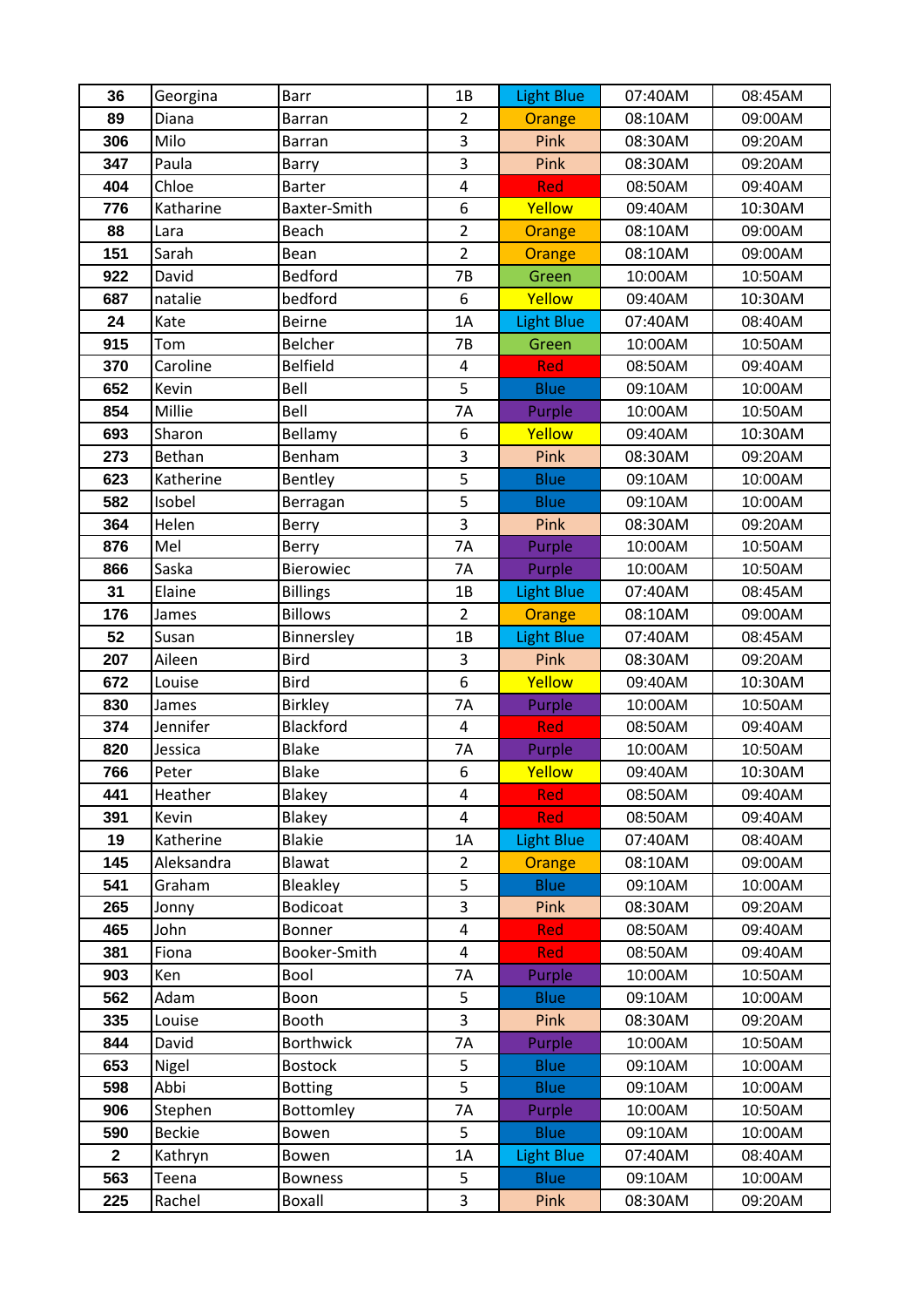| 845        | David        | Boyce                   | <b>7A</b>                    | Purple            | 10:00AM            | 10:50AM            |
|------------|--------------|-------------------------|------------------------------|-------------------|--------------------|--------------------|
| 252        | Jackie       | Boylan                  | 3                            | Pink              | 08:30AM            | 09:20AM            |
| 379        | Debbie       | <b>Brackstone</b>       | $\overline{\mathbf{4}}$      | Red               | 08:50AM            | 09:40AM            |
| 869        | Anthony      | <b>Bradley</b>          | 7A                           | Purple            | 10:00AM            | 10:50AM            |
| 667        | Rebecca      | <b>Bradley</b>          | 6                            | Yellow            | 09:40AM            | 10:30AM            |
| 228        | Kirsten      | <b>Braham</b>           | 3                            | Pink              | 08:30AM            | 09:20AM            |
| 104        | Ros          | <b>Braine</b>           | $\overline{2}$               | Orange            | 08:10AM            | 09:00AM            |
| 633        | Carol        | <b>Brake</b>            | 5                            | <b>Blue</b>       | 09:10AM            | 10:00AM            |
| 164        | Justine      | <b>Branch</b>           | $\overline{2}$               | <b>Orange</b>     | 08:10AM            | 09:00AM            |
| 241        | Stephen      | <b>Brannan</b>          | 3                            | Pink              | 08:30AM            | 09:20AM            |
| 165        | Siobhan      | <b>Brewer</b>           | $\overline{2}$               | Orange            | 08:10AM            | 09:00AM            |
| 505        | Jenny        | <b>Brick</b>            | $\overline{\mathbf{4}}$      | Red               | 08:50AM            | 09:40AM            |
| 26         | Jane         | <b>Briggs</b>           | 1A                           | <b>Light Blue</b> | 07:40AM            | 08:40AM            |
| 291        | Steph        | <b>Briggs</b>           | 3                            | Pink              | 08:30AM            | 09:20AM            |
| 883        | Emily        | <b>Brindle-Shattock</b> | 7A                           | Purple            | 10:00AM            | 10:50AM            |
| 589        | Samantha     | Broadway                | 5                            | <b>Blue</b>       | 09:10AM            | 10:00AM            |
| 69         | Judy         | <b>Bromley</b>          | 1B                           | <b>Light Blue</b> | 07:40AM            | 08:45AM            |
| 175        | Mic          | <b>Brookes</b>          | $\overline{2}$               | Orange            | 08:10AM            | 09:00AM            |
| 459        | Ann          | <b>Brooks</b>           | $\overline{\mathbf{4}}$      | Red               | 08:50AM            | 09:40AM            |
| 54         | Sharon       | <b>Brooks</b>           | 1B                           | <b>Light Blue</b> | 07:40AM            | 08:45AM            |
| 138        | steven       | <b>Brooks</b>           | $\overline{2}$               | Orange            | 08:10AM            | 09:00AM            |
| 816        | Colin        | <b>Brown</b>            | 6                            | Yellow            | 09:40AM            | 10:30AM            |
| 485        | Elizabeth    | <b>Brown</b>            | 4                            | <b>Red</b>        | 08:50AM            | 09:40AM            |
| 474        | Grahame      | Brown                   | $\pmb{4}$                    | <b>Red</b>        | 08:50AM            | 09:40AM            |
| 45         | Jessie       | <b>Brown</b>            | 1B                           | <b>Light Blue</b> | 07:40AM            | 08:45AM            |
| 460        | Mark         | <b>Brown</b>            | 4                            | Red               | 08:50AM            | 09:40AM            |
| 32         | Michelle     | <b>Brown</b>            | 1B                           | <b>Light Blue</b> | 07:40AM            | 08:45AM            |
| 512        | Emma         | Brownridge              | 4                            | <b>Red</b>        | 08:50AM            | 09:40AM            |
| 491        | Emma         | <b>Bundock</b>          | 4                            | <b>Red</b>        | 08:50AM            | 09:40AM            |
| 227        | Catherine    | <b>Burbage</b>          | 3                            | Pink              | 08:30AM            | 09:20AM            |
| 893        | James        | <b>Burke</b>            | 7A                           | Purple            | 10:00AM            | 10:50AM            |
| 313        | Rachel       | <b>Burnett</b>          | 3                            | <b>Pink</b>       | 08:30AM            | 09:20AM            |
| 822        | Sue          | <b>Burnett</b>          | 7Α                           | Purple            | 10:00AM            | 10:50AM            |
| 775        | James        | Burnham                 | 6                            | Yellow            | 09:40AM            | 10:30AM            |
| 778        | Nicholas     | Burnham                 | 6                            | Yellow            | 09:40AM            | 10:30AM            |
| 773<br>493 | Nigel        | Burnham<br>Burnyeat     | 6<br>$\overline{\mathbf{4}}$ | Yellow<br>Red     | 09:40AM<br>08:50AM | 10:30AM<br>09:40AM |
| 297        | Kerry<br>Rod | <b>Burton Chambers</b>  | 3                            | Pink              | 08:30AM            | 09:20AM            |
| 355        | <b>Nick</b>  | <b>Bussey</b>           | 3                            | Pink              | 08:30AM            | 09:20AM            |
| 154        | Alan         | <b>Butler</b>           | $\overline{2}$               | Orange            | 08:10AM            | 09:00AM            |
| 123        | Tony         | <b>Buxton</b>           | $\overline{2}$               | Orange            | 08:10AM            | 09:00AM            |
| 124        | Kerry        | <b>Byrne</b>            | $\overline{2}$               | Orange            | 08:10AM            | 09:00AM            |
| 513        | Lindsay      | Byrne                   | $\overline{\mathbf{4}}$      | Red               | 08:50AM            | 09:40AM            |
| 92         | Sue          | <b>Byrne</b>            | $\overline{2}$               | <b>Orange</b>     | 08:10AM            | 09:00AM            |
| 362        | Susie        | <b>Byrne</b>            | 3                            | Pink              | 08:30AM            | 09:20AM            |
| 254        | Diane        | caine                   | 3                            | <b>Pink</b>       | 08:30AM            | 09:20AM            |
| 624        | Angus        | Campbell                | 5                            | <b>Blue</b>       | 09:10AM            | 10:00AM            |
| 724        | Sebastian    | Careme                  | 6                            | Yellow            | 09:40AM            | 10:30AM            |
| 216        | Eddie        | Carman                  | 3                            | Pink              | 08:30AM            | 09:20AM            |
| 191        | Melanie      | Carrington              | $\overline{2}$               | Orange            | 08:10AM            | 09:00AM            |
|            |              |                         |                              |                   |                    |                    |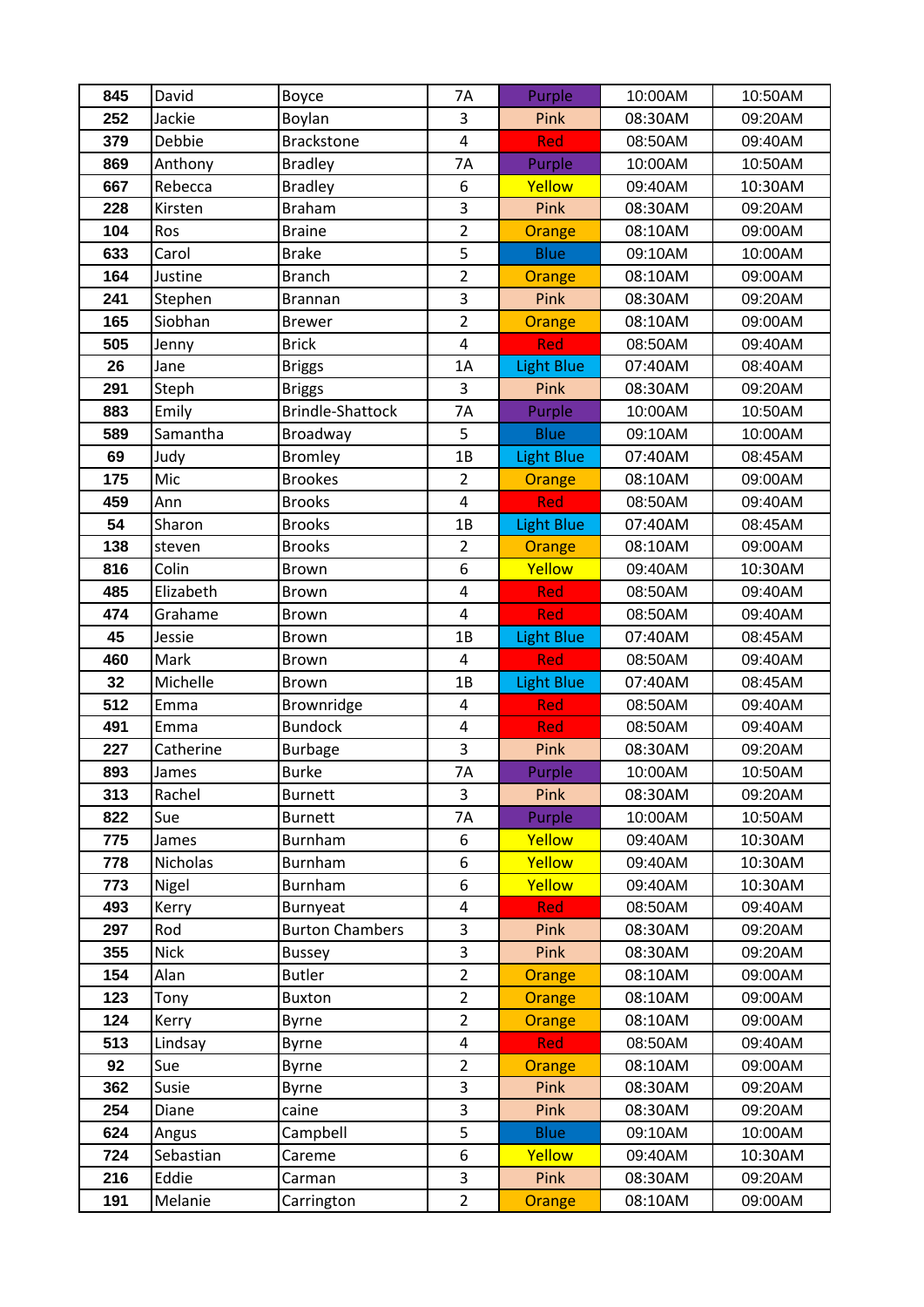| 385        | David        | Carter             | 4                       | Red                        | 08:50AM            | 09:40AM            |
|------------|--------------|--------------------|-------------------------|----------------------------|--------------------|--------------------|
| 579        | Emily        | Carters            | 5                       | <b>Blue</b>                | 09:10AM            | 10:00AM            |
| 72         | Tom          | Cartwright         | 1B                      | <b>Light Blue</b>          | 07:40AM            | 08:45AM            |
| 44         | Jen          | Cash               | 1B                      | <b>Light Blue</b>          | 07:40AM            | 08:45AM            |
| 527        | Jo           | Cashmore           | 5                       | <b>Blue</b>                | 09:10AM            | 10:00AM            |
| 440        | Sara-Jane    | Cassidy            | $\overline{\mathbf{4}}$ | Red                        | 08:50AM            | 09:40AM            |
| 578        | Jon          | Challen            | 5                       | <b>Blue</b>                | 09:10AM            | 10:00AM            |
| 717        | Philip       | Chesworth          | 6                       | Yellow                     | 09:40AM            | 10:30AM            |
| 356        | cecile       | chevalier          | 3                       | Pink                       | 08:30AM            | 09:20AM            |
| 795        | Carol        | Chilton            | 6                       | Yellow                     | 09:40AM            | 10:30AM            |
| 197        | Amelia       | Choat              | 3                       | Pink                       | 08:30AM            | 09:20AM            |
| 358        | Rob          | Chromey Hawke      | 3                       | Pink                       | 08:30AM            | 09:20AM            |
| 221        | Beverley     | Clapham            | 3                       | Pink                       | 08:30AM            | 09:20AM            |
| 735        | Sheryl       | Clapham            | 6                       | Yellow                     | 09:40AM            | 10:30AM            |
| 861        | <b>Nat</b>   | Clark              | 7A                      | Purple                     | 10:00AM            | 10:50AM            |
| 29         | Louise       | Clarke             | 1A                      | <b>Light Blue</b>          | 07:40AM            | 08:40AM            |
| 286        | Lucy         | Clarkson           | 3                       | Pink                       | 08:30AM            | 09:20AM            |
| 770        | Martin       | Clitheroe          | 6                       | Yellow                     | 09:40AM            | 10:30AM            |
| 905        | Sarah        | Coatsworth         | 7A                      | Purple                     | 10:00AM            | 10:50AM            |
| 274        | Paula        | Coles              | 3                       | Pink                       | 08:30AM            | 09:20AM            |
| 509        | Joe          | Collard            | $\overline{4}$          | Red                        | 08:50AM            | 09:40AM            |
| 131        | Kimberley    | Collins            | $\overline{2}$          | Orange                     | 08:10AM            | 09:00AM            |
| 727        | Richard      | Collins            | 6                       | Yellow                     | 09:40AM            | 10:30AM            |
| 610        | Tony         | Collins            | 5                       | <b>Blue</b>                | 09:10AM            | 10:00AM            |
| 674        | Alex         | Colotto            | 6                       | Yellow                     | 09:40AM            | 10:30AM            |
| 287        | Ruth         | Connelly           | 3                       | <b>Pink</b>                | 08:30AM            | 09:20AM            |
| 781        | Patrick      | Connolly           | 6                       | Yellow                     | 09:40AM            | 10:30AM            |
| 46         | Michelle     | Convoy             | 1B                      | Light Blue                 | 07:40AM            | 08:45AM            |
| 855        | Steve        | Conway             | 7A                      | Purple                     | 10:00AM            | 10:50AM            |
| 457        | Stephen      | Cook               | $\overline{\mathbf{4}}$ | Red                        | 08:50AM            | 09:40AM            |
| 640        | Alex         | Cooksey            | 5                       | <b>Blue</b>                | 09:10AM            | 10:00AM            |
| 641        | Martin       | Cooksey            | 5                       | <b>Blue</b>                | 09:10AM            | 10:00AM            |
| 215        | Gary         | Cooper             | 3                       | Pink                       | 08:30AM            | 09:20AM            |
| 545        | Hannah       | Corne              | 5<br>5                  | <b>Blue</b>                | 09:10AM            | 10:00AM<br>10:00AM |
| 595<br>536 | lan<br>Donna | Cornelius          | 5                       | <b>Blue</b><br><b>Blue</b> | 09:10AM<br>09:10AM | 10:00AM            |
| 159        | Tracey       | Corrigan<br>Cotton | $\overline{2}$          | Orange                     | 08:10AM            | 09:00AM            |
| 372        | Richard      | Court              | $\overline{\mathbf{4}}$ | <b>Red</b>                 | 08:50AM            | 09:40AM            |
| 686        | Sharon       | Cousen             | 6                       | Yellow                     | 09:40AM            | 10:30AM            |
| 706        | Emily        | <b>COX</b>         | 6                       | Yellow                     | 09:40AM            | 10:30AM            |
| 263        | Ben          | Craig              | 3                       | Pink                       | 08:30AM            | 09:20AM            |
| 484        | Dawn         | Craig              | 4                       | <b>Red</b>                 | 08:50AM            | 09:40AM            |
| 736        | mark         | crane              | 6                       | Yellow                     | 09:40AM            | 10:30AM            |
| 185        | Tracey       | Croggon            | $\overline{2}$          | Orange                     | 08:10AM            | 09:00AM            |
| 500        | Gary         | Cross              | $\overline{\mathbf{4}}$ | <b>Red</b>                 | 08:50AM            | 09:40AM            |
| 74         | Lisa         | Crouch             | 1B                      | <b>Light Blue</b>          | 07:40AM            | 08:45AM            |
| 919        | Sean         | Cuffley            | 7B                      | Green                      | 10:00AM            | 10:50AM            |
| 402        | Damian       | Cull               | 4                       | <b>Red</b>                 | 08:50AM            | 09:40AM            |
| 583        | James        | Curtis             | 5                       | <b>Blue</b>                | 09:10AM            | 10:00AM            |
| 479        | Sarah        | Dalrymple          | 4                       | Red                        | 08:50AM            | 09:40AM            |
|            |              |                    |                         |                            |                    |                    |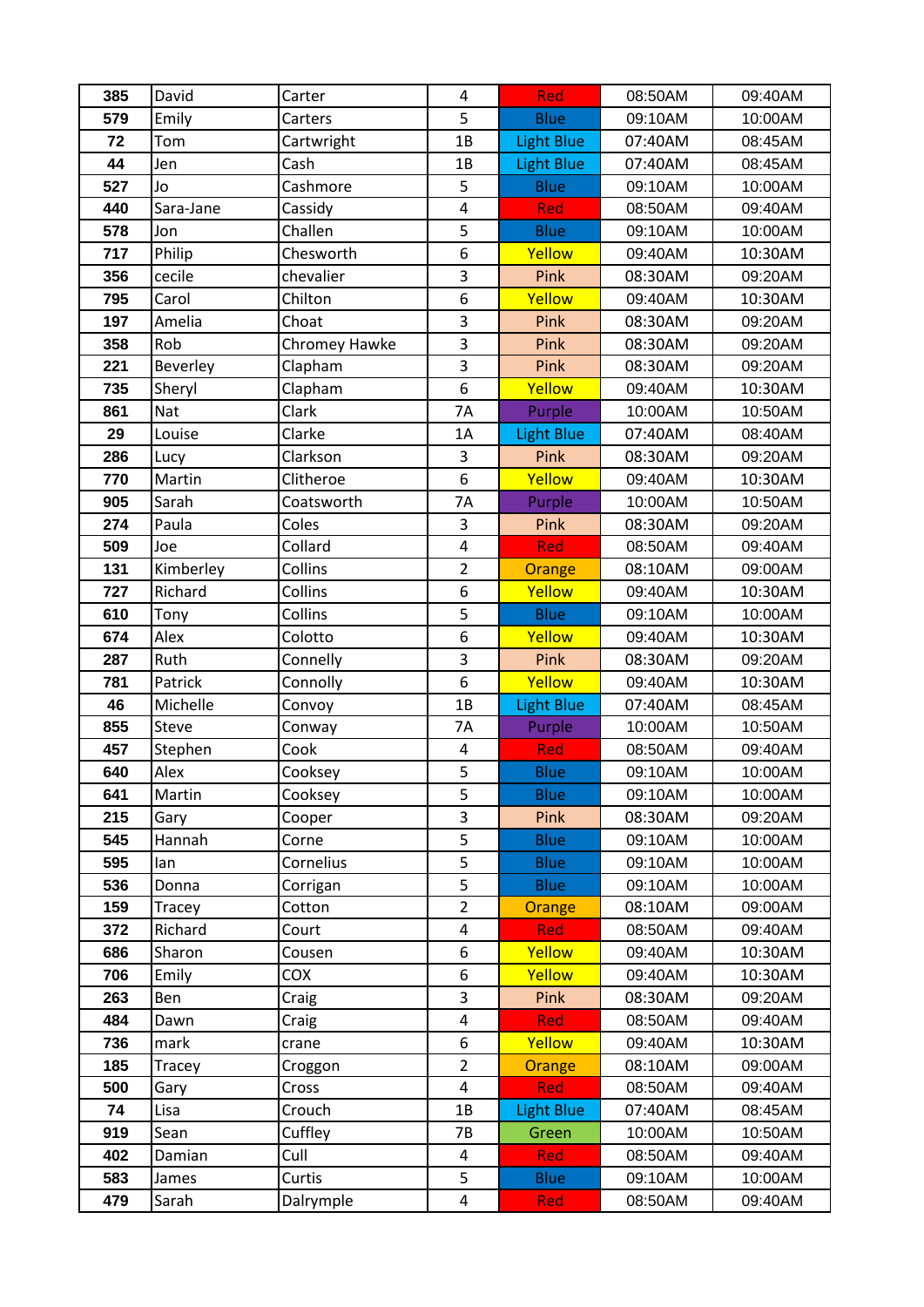| 480        | Virginia           | Dalrymple           | 4                       | Red               | 08:50AM            | 09:40AM            |
|------------|--------------------|---------------------|-------------------------|-------------------|--------------------|--------------------|
| 743        | Colin              | Dalton              | 6                       | Yellow            | 09:40AM            | 10:30AM            |
| 846        | Anthony            | Darbyshire          | 7A                      | Purple            | 10:00AM            | 10:50AM            |
| 341        | Vicky              | Dargue              | 3                       | Pink              | 08:30AM            | 09:20AM            |
| 657        | <b>Stuart</b>      | Darren Powell       | $\overline{5}$          | <b>Blue</b>       | 09:10AM            | 10:00AM            |
| 638        | Emma               | David               | 5                       | <b>Blue</b>       | 09:10AM            | 10:00AM            |
| 580        | Alun               | <b>Davies</b>       | 5                       | <b>Blue</b>       | 09:10AM            | 10:00AM            |
| 426        | Clare              | <b>Davies</b>       | $\overline{\mathbf{4}}$ | <b>Red</b>        | 08:50AM            | 09:40AM            |
| 204        | Lee-Victoria       | <b>Davies</b>       | 3                       | Pink              | 08:30AM            | 09:20AM            |
| 899        | Raymond            | Davies              | 7A                      | Purple            | 10:00AM            | 10:50AM            |
| 344        | stuart             | davis               | 3                       | Pink              | 08:30AM            | 09:20AM            |
| 7          | Samantha           | Day                 | 1A                      | <b>Light Blue</b> | 07:40AM            | 08:40AM            |
| 16         | Philippa           | De Villoutreys      | 1A                      | <b>Light Blue</b> | 07:40AM            | 08:40AM            |
| 35         | Jennie             | Dealey              | 1B                      | <b>Light Blue</b> | 07:40AM            | 08:45AM            |
| 539        | Paul               | Dean                | 5                       | <b>Blue</b>       | 09:10AM            | 10:00AM            |
| 25         | Helen              | <b>Delaney Gill</b> | 1A                      | <b>Light Blue</b> | 07:40AM            | 08:40AM            |
| 634        | Martha             | Desmond             | 5                       | <b>Blue</b>       | 09:10AM            | 10:00AM            |
| 884        | Gordon             | Devlin              | <b>7A</b>               | Purple            | 10:00AM            | 10:50AM            |
| 730        | Jonathan           | Dewell              | 6                       | Yellow            | 09:40AM            | 10:30AM            |
| 209        | Helen              | Dews                | 3                       | Pink              | 08:30AM            | 09:20AM            |
| 244        | Rebecca            | Dillon              | $\overline{3}$          | Pink              | 08:30AM            | 09:20AM            |
| 366        | Stewart            | Dobbie              | $\overline{4}$          | Red               | 08:50AM            | 09:40AM            |
| 900        | John               | Dodds               | <b>7A</b>               | Purple            | 10:00AM            | 10:50AM            |
| 477        | Andrea             | Dodwell             | $\overline{\mathbf{4}}$ | <b>Red</b>        | 08:50AM            | 09:40AM            |
| 14         | Paula              | Donnelly            | 1A                      | <b>Light Blue</b> | 07:40AM            | 08:40AM            |
| 246        | Ben                | Donovan             | 3                       | Pink              | 08:30AM            | 09:20AM            |
| 664        | Trish              | Doran               | 5                       | <b>Blue</b>       | 09:10AM            | 10:00AM            |
| 438        | Jenny              | Douglas             | 4                       | Red               | 08:50AM            | 09:40AM            |
| 398        | Alison             | Douthwaite          | $\pmb{4}$               | <b>Red</b>        | 08:50AM            | 09:40AM            |
| 139        | Fiona              | Downie              | $\overline{2}$          | Orange            | 08:10AM            | 09:00AM            |
| 807        | Adam               | Downing             | 6                       | Yellow            | 09:40AM            | 10:30AM            |
| 144        | John               | Doyle               | $\overline{2}$          | <b>Orange</b>     | 08:10AM            | 09:00AM            |
| 21         | Jon                | <b>Drage</b>        | 1A                      | <b>Light Blue</b> | 07:40AM            | 08:40AM            |
| 630        | Ellen              | Draper              | 5                       | <b>Blue</b>       | 09:10AM            | 10:00AM            |
| 683        | Christopher        | Duncan              | 6                       | Yellow            | 09:40AM            | 10:30AM            |
| 288        | claire             | dunham              | 3                       | Pink              | 08:30AM            | 09:20AM            |
| 475        | Emma               | Dunham              | 4<br>5                  | Red               | 08:50AM            | 09:40AM            |
| 535        | Georgina           | Dunn                |                         | <b>Blue</b>       | 09:10AM<br>08:10AM | 10:00AM<br>09:00AM |
| 166<br>323 | Lynsey<br>Victoria | Dunne<br>Dunne      | $\overline{2}$<br>3     | Orange<br>Pink    | 08:30AM            | 09:20AM            |
| 414        | Katrina            | Dunnett             | 4                       | <b>Red</b>        | 08:50AM            | 09:40AM            |
| 728        | Lorna              | Dunning             | 6                       | Yellow            | 09:40AM            | 10:30AM            |
| 87         | Ariane             | <b>Dupas</b>        | $\overline{2}$          |                   | 08:10AM            | 09:00AM            |
| 111        | Rachel             | Duroe               | $\overline{2}$          | Orange<br>Orange  | 08:10AM            | 09:00AM            |
| 106        | Robert             | Duroe               | $\overline{2}$          | Orange            | 08:10AM            | 09:00AM            |
| 220        | Rebecca            | Eden                | 3                       | Pink              | 08:30AM            | 09:20AM            |
| 91         | Nicola             | Edson               | $\overline{2}$          | Orange            | 08:10AM            | 09:00AM            |
| 13         | Angela             | Edwards             | 1A                      | Light Blue        | 07:40AM            | 08:40AM            |
| 765        | Martyn             | Edwards             | 6                       | Yellow            | 09:40AM            | 10:30AM            |
| 561        | Helen              | Egdell              | 5                       | <b>Blue</b>       | 09:10AM            | 10:00AM            |
|            |                    |                     |                         |                   |                    |                    |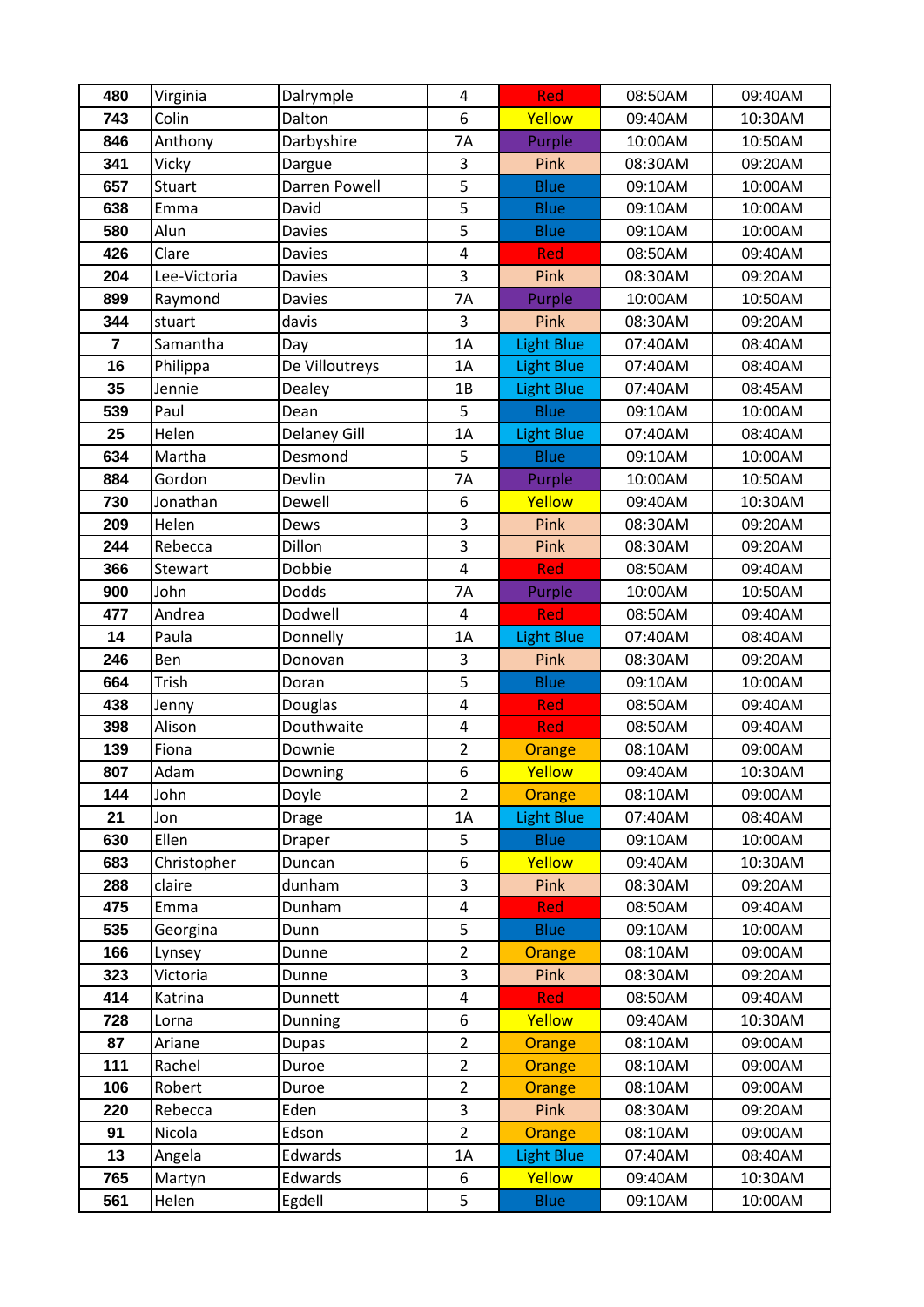| 57         | Adel          | Ekdawy            | 1B                      | <b>Light Blue</b>         | 07:40AM            | 08:45AM            |
|------------|---------------|-------------------|-------------------------|---------------------------|--------------------|--------------------|
| 833        | <b>Brian</b>  | Elliott           | <b>7A</b>               | Purple                    | 10:00AM            | 10:50AM            |
| 196        | Lindsey       | Ellis             | $\overline{2}$          | Orange                    | 08:10AM            | 09:00AM            |
| 701        | Sarah         | Ellis             | 6                       | Yellow                    | 09:40AM            | 10:30AM            |
| 857        | Tom           | Elphick           | <b>7A</b>               | Purple                    | 10:00AM            | 10:50AM            |
| 283        | Mark          | Enright           | 3                       | Pink                      | 08:30AM            | 09:20AM            |
| 784        | Andrew        | Enzor             | 6                       | Yellow                    | 09:40AM            | 10:30AM            |
| 785        | Sacha         | Enzor             | 6                       | Yellow                    | 09:40AM            | 10:30AM            |
| 40         | Adrian        | Erskine           | 1B                      | <b>Light Blue</b>         | 07:40AM            | 08:45AM            |
| 515        | Helen         | Etherington       | 4                       | <b>Red</b>                | 08:50AM            | 09:40AM            |
| 108        | Chloe         | Evans             | $\overline{2}$          | Orange                    | 08:10AM            | 09:00AM            |
| 375        | James         | Evans             | $\overline{\mathbf{4}}$ | Red                       | 08:50AM            | 09:40AM            |
| 767        | Mark          | Evans             | 6                       | Yellow                    | 09:40AM            | 10:30AM            |
| 208        | Nicola        | Evans             | 3                       | Pink                      | 08:30AM            | 09:20AM            |
| 842        | Nigel         | Evans             | 7A                      | Purple                    | 10:00AM            | 10:50AM            |
| 826        | Matt          | Fairclough        | 7A                      | Purple                    | 10:00AM            | 10:50AM            |
| 134        | <b>Briony</b> | Fane              | $\overline{2}$          | Orange                    | 08:10AM            | 09:00AM            |
| 811        | Rebecca       | Farrell           | 6                       | Yellow                    | 09:40AM            | 10:30AM            |
| 837        | Steve         | Farrell           | 7A                      | Purple                    | 10:00AM            | 10:50AM            |
| 588        | amy           | favieres          | 5                       | <b>Blue</b>               | 09:10AM            | 10:00AM            |
| 716        | Jason         | Fazackerley       | 6                       | Yellow                    | 09:40AM            | 10:30AM            |
| 312        | Emily         | Fearnley-Norris   | $\overline{3}$          | Pink                      | 08:30AM            | 09:20AM            |
| 314        | Rachel        | Feaver            | 3                       | Pink                      | 08:30AM            | 09:20AM            |
| 59         | Penny         | Felton            | 1B                      | <b>Light Blue</b>         | 07:40AM            | 08:45AM            |
| 827        | Mark          | Fenner            | 7A                      | Purple                    | 10:00AM            | 10:50AM            |
| 446        | Becca         | Fern              | 4                       | <b>Red</b>                | 08:50AM            | 09:40AM            |
| 890        | Ashleigh      | Ferrario<br>Field | 7A                      | Purple                    | 10:00AM            | 10:50AM            |
| 576<br>478 | Matt<br>Alice | Finlay            | 5<br>4                  | <b>Blue</b><br><b>Red</b> | 09:10AM<br>08:50AM | 10:00AM<br>09:40AM |
| 377        | Kath          | Finn              | $\overline{\mathbf{4}}$ | <b>Red</b>                | 08:50AM            | 09:40AM            |
| 383        | Craig         | Flitcroft         | $\overline{\mathbf{4}}$ | Red                       | 08:50AM            | 09:40AM            |
| 177        | lan           | Folkard           | $\overline{2}$          | Orange                    | 08:10AM            | 09:00AM            |
| 600        | Julia         | Fonnereau         | 5                       | <b>Blue</b>               | 09:10AM            | 10:00AM            |
| 797        | John          | Fossey            | 6                       | Yellow                    | 09:40AM            | 10:30AM            |
| 824        | David         | Foster            | 7A                      | Purple                    | 10:00AM            | 10:50AM            |
| 856        | Stephen       | Foster            | 7Α                      | Purple                    | 10:00AM            | 10:50AM            |
| 584        | Nigel         | Foulkes           | 5                       | <b>Blue</b>               | 09:10AM            | 10:00AM            |
| 782        | Freddy        | Foulston          | 6                       | Yellow                    | 09:40AM            | 10:30AM            |
| 11         | Robert        | Foulston          | 1A                      | <b>Light Blue</b>         | 07:40AM            | 08:40AM            |
| 351        | Michael       | Fox               | 3                       | <b>Pink</b>               | 08:30AM            | 09:20AM            |
| 692        | Sophie        | Franks            | 6                       | Yellow                    | 09:40AM            | 10:30AM            |
| 570        | Ted           | Fraser            | 5                       | <b>Blue</b>               | 09:10AM            | 10:00AM            |
| 153        | Alan          | Freaney           | $\overline{2}$          | Orange                    | 08:10AM            | 09:00AM            |
| 466        | Traci         | Freeman-Gaunt     | $\overline{\mathbf{4}}$ | Red                       | 08:50AM            | 09:40AM            |
| 625        | <b>MATHEW</b> | <b>FROGGATT</b>   | 5                       | <b>Blue</b>               | 09:10AM            | 10:00AM            |
| 707        | Annthea       | <b>FRYER</b>      | 6                       | Yellow                    | 09:40AM            | 10:30AM            |
| 621        | James         | Fulson            | 5                       | <b>Blue</b>               | 09:10AM            | 10:00AM            |
| 548        | Lucy          | Gallacher         | 5                       | <b>Blue</b>               | 09:10AM            | 10:00AM            |
| 710        | Charlie       | Gallagher         | 6                       | Yellow                    | 09:40AM            | 10:30AM            |
| 636        | Julian        | Galliven          | 5                       | <b>Blue</b>               | 09:10AM            | 10:00AM            |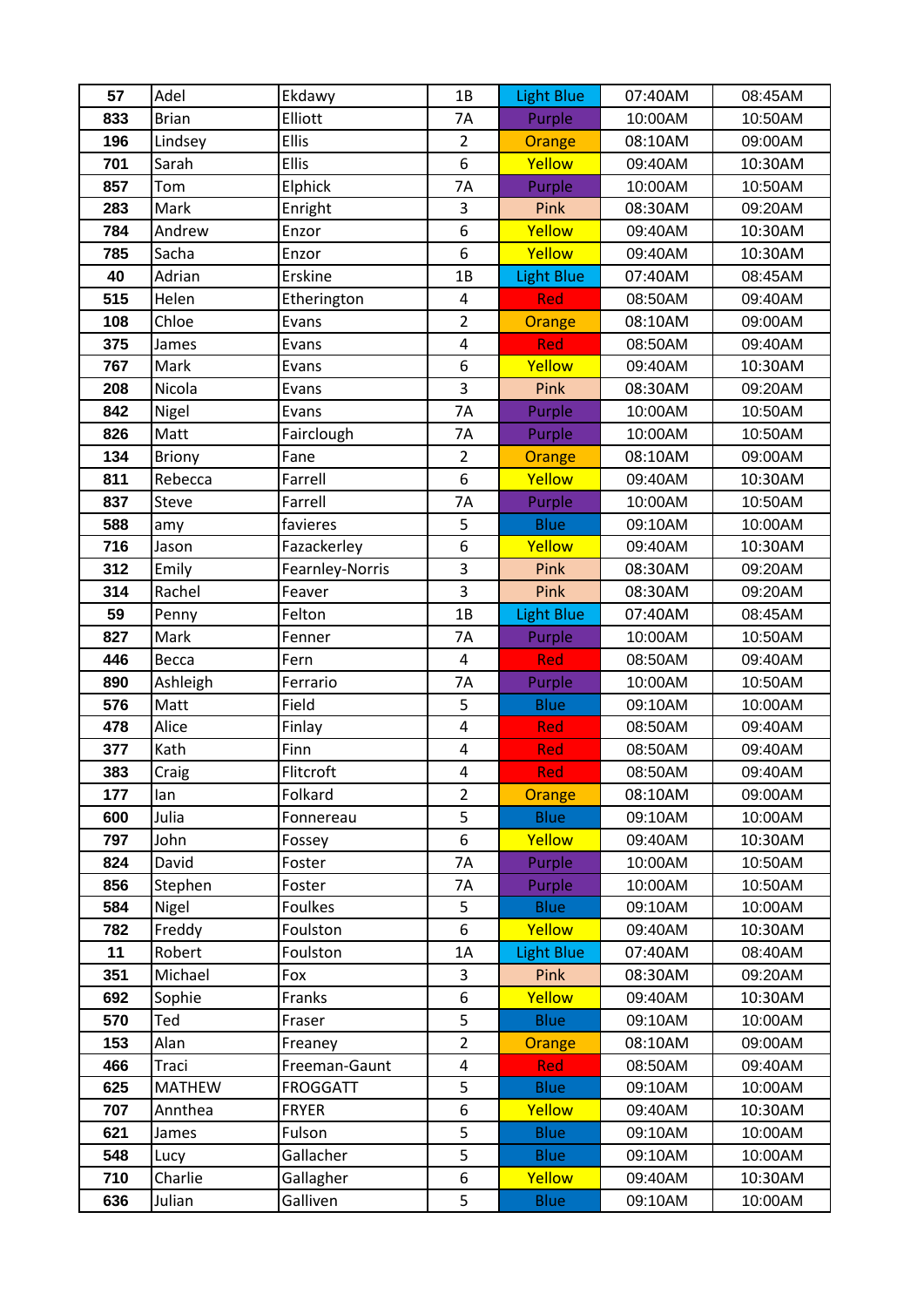| 777        | Simon          | Galloway           | 6                       | Yellow            | 09:40AM            | 10:30AM            |
|------------|----------------|--------------------|-------------------------|-------------------|--------------------|--------------------|
| 538        | Richard        | Gardiner           | 5                       | <b>Blue</b>       | 09:10AM            | 10:00AM            |
| 136        | Hannah         | Gardner            | $\overline{2}$          | Orange            | 08:10AM            | 09:00AM            |
| 675        | Chris          | Garner             | 6                       | Yellow            | 09:40AM            | 10:30AM            |
| 222        | Laura          | Garner             | $\overline{3}$          | Pink              | 08:30AM            | 09:20AM            |
| 882        | Richard        | Garrett            | <b>7A</b>               | Purple            | 10:00AM            | 10:50AM            |
| 581        | Ruth           | Gaskell            | 5                       | <b>Blue</b>       | 09:10AM            | 10:00AM            |
| 34         | Claire         | Gatenby            | 1B                      | <b>Light Blue</b> | 07:40AM            | 08:45AM            |
| 762        | Christopher    | Geatch             | 6                       | Yellow            | 09:40AM            | 10:30AM            |
| 604        | Diane          | Geatch             | 5                       | <b>Blue</b>       | 09:10AM            | 10:00AM            |
| 813        | Adam           | Gilbert            | 6                       | Yellow            | 09:40AM            | 10:30AM            |
| 486        | Victoria       | Gilbert            | $\pmb{4}$               | Red               | 08:50AM            | 09:40AM            |
| 456        | Richard        | Gilbey             | $\overline{\mathbf{4}}$ | Red               | 08:50AM            | 09:40AM            |
| 329        | Rachel         | Gilliland          | 3                       | Pink              | 08:30AM            | 09:20AM            |
| 161        | Nigel          | Gillingham         | $\overline{2}$          | Orange            | 08:10AM            | 09:00AM            |
| 764        | Elizabeth      | Ginns              | 6                       | Yellow            | 09:40AM            | 10:30AM            |
| 462        | Lucie          | Glander            | $\overline{4}$          | Red               | 08:50AM            | 09:40AM            |
| 818        | Jacob          | Gloor              | <b>7A</b>               | Purple            | 10:00AM            | 10:50AM            |
| 231        | Celia          | Glynn-Williams     | 3                       | Pink              | 08:30AM            | 09:20AM            |
| 171        | Tegwynne       | Goldthorpe         | $\overline{2}$          | Orange            | 08:10AM            | 09:00AM            |
| 718        | lan            | Goodall            | 6                       | Yellow            | 09:40AM            | 10:30AM            |
| 317        | Cora           | Graham             | $\overline{3}$          | Pink              | 08:30AM            | 09:20AM            |
| 97         | Lynne          | Graham             | $\overline{2}$          | <b>Orange</b>     | 08:10AM            | 09:00AM            |
| 250        | Neil           | Graham             | 3                       | Pink              | 08:30AM            | 09:20AM            |
| 411        | Natasha        | Greatorex          | $\overline{\mathbf{4}}$ | Red               | 08:50AM            | 09:40AM            |
|            |                |                    |                         |                   |                    |                    |
| 566        | Andy           | Green              | 5                       | <b>Blue</b>       | 09:10AM            | 10:00AM            |
| 73         | Gillian        | Green              | 1B                      | <b>Light Blue</b> | 07:40AM            | 08:45AM            |
| 259        | Gillie         | Green              | 3                       | Pink              | 08:30AM            | 09:20AM            |
| 560        | Peter          | Green              | 5                       | <b>Blue</b>       | 09:10AM            | 10:00AM            |
| 788        | Jonathan       | Greene             | 6                       | Yellow            | 09:40AM            | 10:30AM            |
| 180        | Helen          | Greenep            | $\overline{\mathbf{c}}$ | Orange            | 08:10AM            | 09:00AM            |
| 135        | Matthew        | Griffiths          | $\overline{2}$          | Orange            | 08:10AM            | 09:00AM            |
| 125        | Sarah          | Griggs             | $\overline{2}$          | Orange            | 08:10AM            | 09:00AM            |
| 757        | Janet          | Grint              | 6                       | Yellow            | 09:40AM            | 10:30AM            |
| 864        | Lee            | Grint              | 7A                      | Purple            | 10:00AM            | 10:50AM            |
| 84         | Helen          | Groom              | 2                       | Orange            | 08:10AM            | 09:00AM            |
| 373        | Sarah          | Groves             | 4                       | <b>Red</b>        | 08:50AM            | 09:40AM            |
| 434        | Andy           | Gummer             | $\overline{\mathbf{4}}$ | Red               | 08:50AM            | 09:40AM            |
| 557        | Sharon         | Hadad              | 5                       | <b>Blue</b>       | 09:10AM            | 10:00AM            |
| 103        | Alexandra      | Hajok              | $\overline{2}$          | Orange            | 08:10AM            | 09:00AM            |
| 233        | Peter          | Haldane            | 3                       | Pink              | 08:30AM            | 09:20AM            |
| 631        | Daz            | Hale               | 5                       | <b>Blue</b>       | 09:10AM            | 10:00AM            |
| 836        | Molly          | Hale               | 7A                      | Purple            | 10:00AM            | 10:50AM            |
| 210        | Chris          | Hall               | 3                       | Pink              | 08:30AM            | 09:20AM            |
| 511        | Lynsey         | Hall               | $\overline{\mathbf{4}}$ | <b>Red</b>        | 08:50AM            | 09:40AM            |
| 912        | Dan            | Halladay           | 7B                      | Green             | 10:00AM            | 10:50AM            |
| 451        | Sarah          | Halligan           | 4                       | <b>Red</b>        | 08:50AM            | 09:40AM            |
| 592        | David          | Hamilton           | 5                       | <b>Blue</b>       | 09:10AM            | 10:00AM            |
| 214<br>810 | Sarah<br>Becky | Hamilton<br>Hamlin | 3<br>6                  | Pink<br>Yellow    | 08:30AM<br>09:40AM | 09:20AM<br>10:30AM |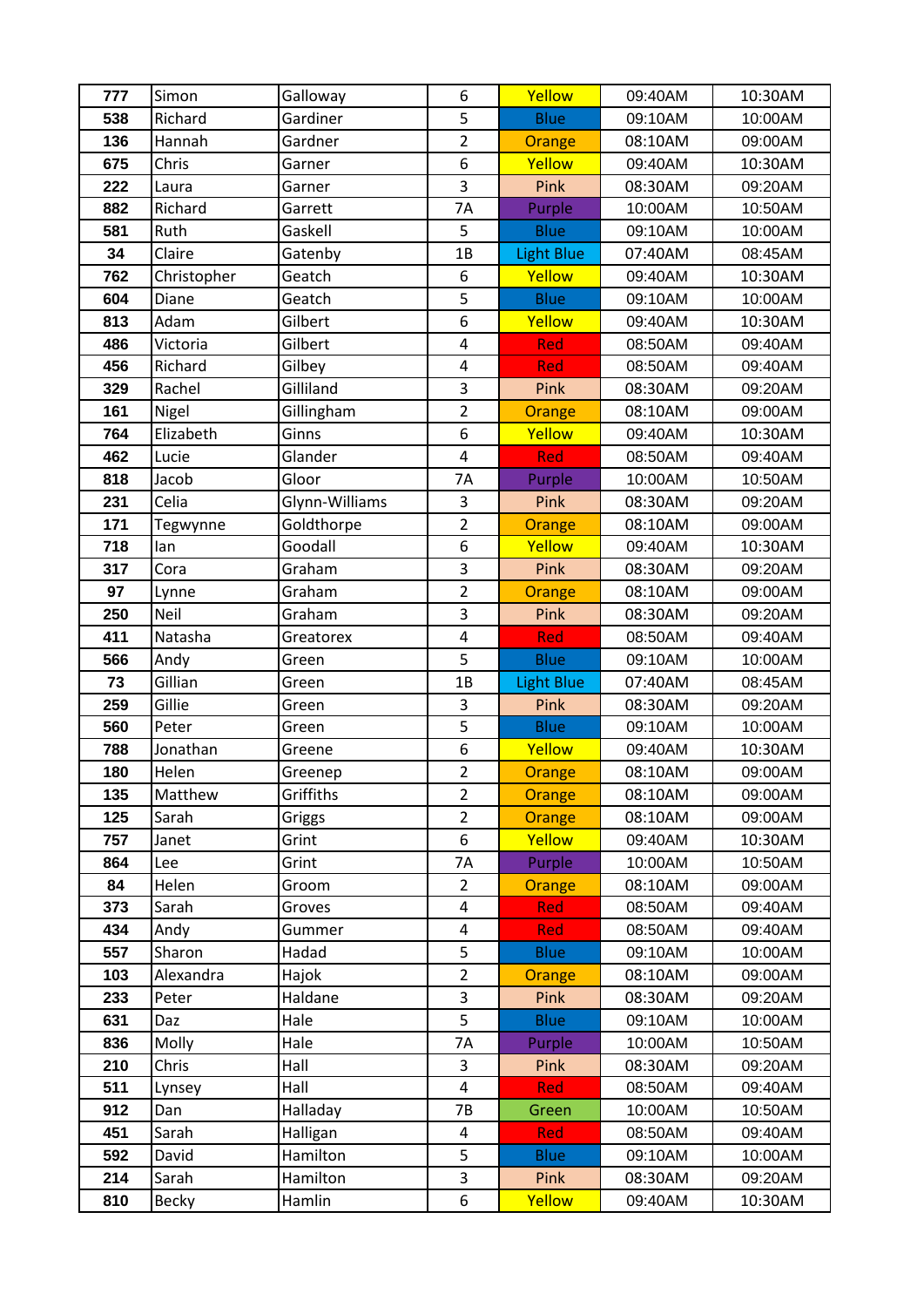| 66         | Ashley         | Hammarstrom | 1B                      | <b>Light Blue</b> | 07:40AM | 08:45AM |
|------------|----------------|-------------|-------------------------|-------------------|---------|---------|
| 152        | David          | Hammond     | $\overline{2}$          | Orange            | 08:10AM | 09:00AM |
| 328        | Kevin          | Hands       | 3                       | Pink              | 08:30AM | 09:20AM |
| 217        | Amanda         | Hannan      | 3                       | Pink              | 08:30AM | 09:20AM |
| 618        | Paul           | Hannan      | 5                       | <b>Blue</b>       | 09:10AM | 10:00AM |
| 80         | Martin         | Hannon      | 1B                      | <b>Light Blue</b> | 07:40AM | 08:45AM |
| 885        | Linda          | Hardie      | 7A                      | Purple            | 10:00AM | 10:50AM |
| 680        | Ross           | Harding     | 6                       | Yellow            | 09:40AM | 10:30AM |
| 654        | Lynne          | Hargrave    | 5                       | <b>Blue</b>       | 09:10AM | 10:00AM |
| 645        | Colin          | Hargreaves  | 5                       | <b>Blue</b>       | 09:10AM | 10:00AM |
| 400        | Alison         | Harker      | $\overline{\mathbf{4}}$ | Red               | 08:50AM | 09:40AM |
| 298        | Simon          | Harmer      | 3                       | Pink              | 08:30AM | 09:20AM |
| 41         | Kevin          | Harper      | 1B                      | <b>Light Blue</b> | 07:40AM | 08:45AM |
| 178        | Ann            | Harris      | $\overline{2}$          | Orange            | 08:10AM | 09:00AM |
| 192        | Debbie         | Harrison    | $\overline{2}$          | Orange            | 08:10AM | 09:00AM |
| 194        | Jackie         | Harrison    | $\overline{2}$          | Orange            | 08:10AM | 09:00AM |
| 768        | Karl           | Harrison    | $\overline{6}$          | Yellow            | 09:40AM | 10:30AM |
| 694        | Kim            | Harrison    | 6                       | Yellow            | 09:40AM | 10:30AM |
| 343        | Peter          | Harrison    | 3                       | Pink              | 08:30AM | 09:20AM |
| 476        | <b>Nick</b>    | Harrop      | $\overline{\mathbf{4}}$ | Red               | 08:50AM | 09:40AM |
| 851        | Alice          | Harvey      | 7A                      | Purple            | 10:00AM | 10:50AM |
| 236        | Wendy          | Haskins     | 3                       | Pink              | 08:30AM | 09:20AM |
| 188        | Elaine         | Haslam      | $\overline{2}$          | Orange            | 08:10AM | 09:00AM |
| 163        | Madeline       | Hassell     | $\overline{2}$          | Orange            | 08:10AM | 09:00AM |
| 262        | Alex           | Hathway     | 3                       | Pink              | 08:30AM | 09:20AM |
| 481        | Sally          | Hatton      | $\overline{\mathbf{4}}$ | Red               | 08:50AM | 09:40AM |
| 115        | amy            | Hawarden    | $\overline{2}$          | Orange            | 08:10AM | 09:00AM |
| 488        | Sally          | Hawes       | $\pmb{4}$               | <b>Red</b>        | 08:50AM | 09:40AM |
| 627        | Alastair       | Hay         | 5                       | <b>Blue</b>       | 09:10AM | 10:00AM |
| 118        | Katie          | Haywood     | $\overline{2}$          | Orange            | 08:10AM | 09:00AM |
| 502        | Rob            | Healey      | $\overline{\mathbf{4}}$ | Red               | 08:50AM | 09:40AM |
| 715        | Nicola         | Hearn       | 6                       | Yellow            | 09:40AM | 10:30AM |
| 750        | Isabelle       | Heath       | 6                       | Yellow            | 09:40AM | 10:30AM |
| 720        | Rachel         | Heath       | 6                       | Yellow            | 09:40AM | 10:30AM |
| 181        | Robert         | Hector      | $\overline{2}$          | Orange            | 08:10AM | 09:00AM |
| 887        | Tracey         | Helliwell   | 7A                      | Purple            | 10:00AM | 10:50AM |
| 911        | Bryn           | Helps       | <b>7A</b>               | Purple            | 10:00AM | 10:50AM |
| 424        | Kath           | Hemming     | 4                       | <b>Red</b>        | 08:50AM | 09:40AM |
| 673        | Jill           | Henderson   | 6                       | Yellow            | 09:40AM | 10:30AM |
| 148        | James          | Hens        | $\overline{2}$          | Orange            | 08:10AM | 09:00AM |
| 760        | Elizabeth      | Herridge    | 6                       | Yellow            | 09:40AM | 10:30AM |
| 43         | Jem            | Hewitt      | 1B                      | <b>Light Blue</b> | 07:40AM | 08:45AM |
| 201        | Sandra         | Hinchliffe  | 3                       | Pink              | 08:30AM | 09:20AM |
| 514        | Zoe            | Hinchliffe  | $\overline{\mathbf{4}}$ | <b>Red</b>        | 08:50AM | 09:40AM |
| 508        | Martin         | Hindhaugh   | $\overline{\mathbf{4}}$ | <b>Red</b>        | 08:50AM | 09:40AM |
| 326        | Dan            | Hippey      | 3                       | Pink              | 08:30AM | 09:20AM |
| 327        | Michaela       | Hippey      | 3                       | Pink              | 08:30AM | 09:20AM |
| 756        | Manish         | Hiran       | 6                       | Yellow            | 09:40AM | 10:30AM |
| 555<br>843 | Danny<br>Helen | Hirst       | 5                       | <b>Blue</b>       | 09:10AM | 10:00AM |
|            |                | Hislop      | 7A                      | Purple            | 10:00AM | 10:50AM |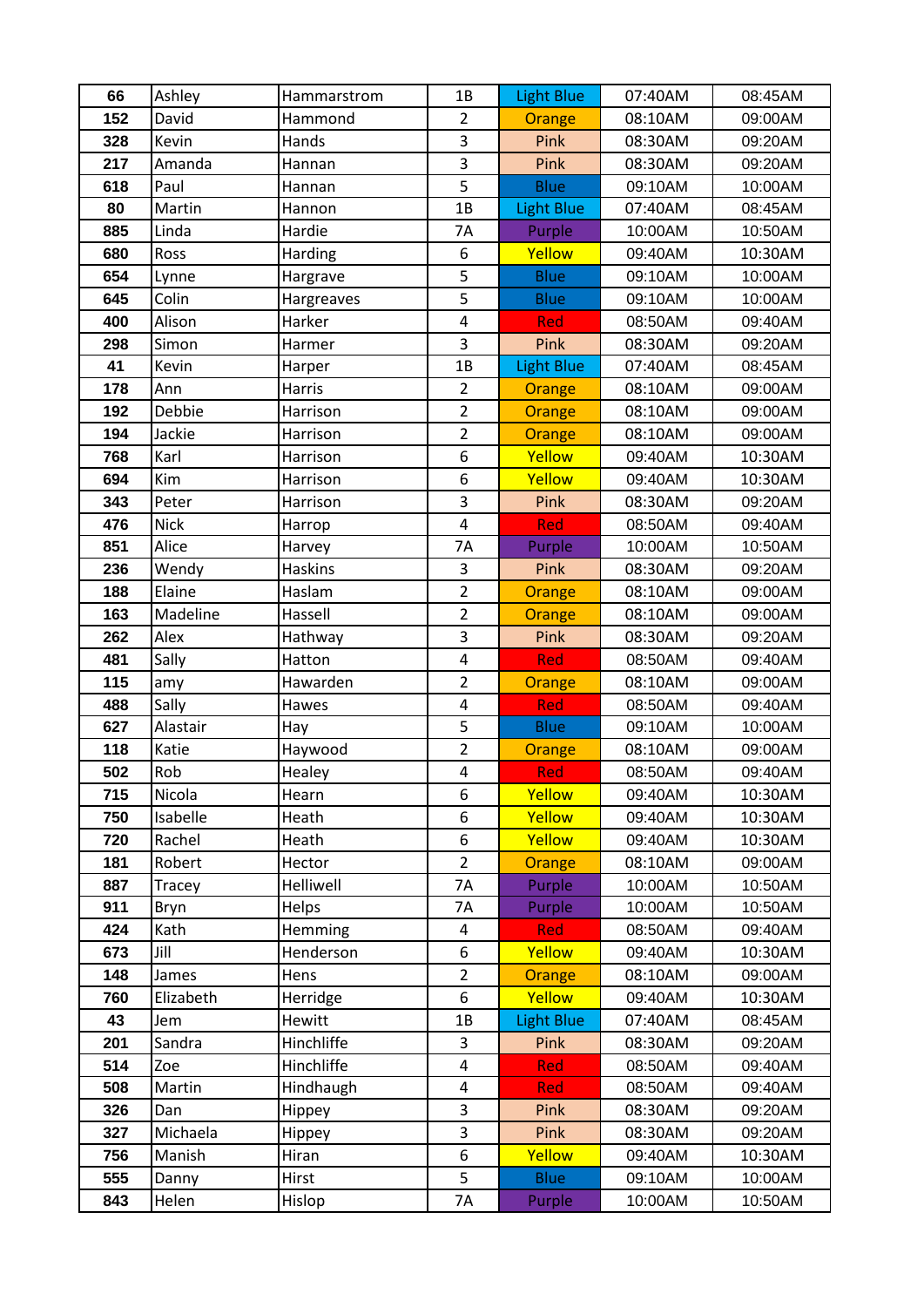| 798        | James           | Hodges        | 6                           | Yellow                     | 09:40AM            | 10:30AM            |
|------------|-----------------|---------------|-----------------------------|----------------------------|--------------------|--------------------|
| 346        | Scott           | Hodges        | 3                           | Pink                       | 08:30AM            | 09:20AM            |
| 741        | Sam             | Hodgson       | 6                           | Yellow                     | 09:40AM            | 10:30AM            |
| 615        | Anne            | Hoe           | 5                           | <b>Blue</b>                | 09:10AM            | 10:00AM            |
| 387        | Barbara ann     | Hogarth       | $\overline{4}$              | Red                        | 08:50AM            | 09:40AM            |
| 258        | Richard         | Holden        | 3                           | Pink                       | 08:30AM            | 09:20AM            |
| 418        | David           | Holder        | $\overline{\mathbf{4}}$     | Red                        | 08:50AM            | 09:40AM            |
| 413        | Helen           | Holder        | $\overline{\mathbf{4}}$     | Red                        | 08:50AM            | 09:40AM            |
| 708        | John            | Holland       | 6                           | Yellow                     | 09:40AM            | 10:30AM            |
| 368        | Alison          | Hollett       | $\pmb{4}$                   | <b>Red</b>                 | 08:50AM            | 09:40AM            |
| 120        | Mike            | Holmes        | $\overline{2}$              | Orange                     | 08:10AM            | 09:00AM            |
| 83         | Hannah          | Holt-Davis    | 1B                          | <b>Light Blue</b>          | 07:40AM            | 08:45AM            |
| 572        | Pamela          | Homer         | 5                           | <b>Blue</b>                | 09:10AM            | 10:00AM            |
| 90         | Rachel          | Honey         | $\overline{2}$              | Orange                     | 08:10AM            | 09:00AM            |
| 17         | Ashley          | Hook          | 1A                          | Light Blue                 | 07:40AM            | 08:40AM            |
| 130        | Danielle        | Hopkins       | $\overline{2}$              | <b>Orange</b>              | 08:10AM            | 09:00AM            |
| 617        | Daniel          | Hortop        | 5                           | <b>Blue</b>                | 09:10AM            | 10:00AM            |
| 524        | Rob             | Houghton      | 5                           | <b>Blue</b>                | 09:10AM            | 10:00AM            |
| 268        | Claire          | Howe          | 3                           | Pink                       | 08:30AM            | 09:20AM            |
| 137        | Derek           | Huby          | $\overline{2}$              | Orange                     | 08:10AM            | 09:00AM            |
| 272        | laura           | huby          | 3                           | Pink                       | 08:30AM            | 09:20AM            |
| 783        | Matthew         | Hudson        | 6                           | Yellow                     | 09:40AM            | 10:30AM            |
| 907        | Alastair        | <b>Hughes</b> | <b>7A</b>                   | Purple                     | 10:00AM            | 10:50AM            |
| 786        | lain            | Hughes        | 6                           | Yellow                     | 09:40AM            | 10:30AM            |
| 794        | Andrew          | Humpage       | 6                           | Yellow                     | 09:40AM            | 10:30AM            |
| 443        | Вессу           | Huntley       | 4                           | Red                        | 08:50AM            | 09:40AM            |
| 705        | Jenny           | Hutton        | 6                           | Yellow                     | 09:40AM            | 10:30AM            |
| 722        | Richard         | Inman         | 6                           | Yellow                     | 09:40AM            | 10:30AM            |
| 530        | Richard         | Innes         | 5                           | <b>Blue</b>                | 09:10AM            | 10:00AM            |
| 290        | Maddy           | Irving        | 3                           | Pink                       | 08:30AM            | 09:20AM            |
| 289        | Paul            | Irving        | 3                           | Pink                       | 08:30AM            | 09:20AM            |
| 464        | Doree           | Irwin         | 4                           | <b>Red</b>                 | 08:50AM            | 09:40AM            |
| 415        | Janine          | Jackson       | 4                           | Red                        | 08:50AM            | 09:40AM            |
| 353        | Sharron         | Jackson       | 3                           | Pink                       | 08:30AM            | 09:20AM            |
| 841        | Timothy         | Jacomb        | 7A                          | Purple                     | 10:00AM            | 10:50AM            |
| 585        | Graham          | James         | 5                           | <b>Blue</b>                | 09:10AM            | 10:00AM            |
| 497        | Peter           | James         | 4<br>3                      | <b>Red</b>                 | 08:50AM            | 09:40AM            |
| 257        | Sarah           | Jane Holden   |                             | Pink                       | 08:30AM            | 09:20AM            |
| 129        | Amy<br>Jennifer | Jay<br>Jen    | $\overline{2}$<br><b>7A</b> | Orange<br>Purple           | 08:10AM<br>10:00AM | 09:00AM<br>10:50AM |
| 868        |                 | Jeremiah      |                             |                            |                    |                    |
| 549        | Joanne          | Johnson       | 5<br>5                      | <b>Blue</b><br><b>Blue</b> | 09:10AM<br>09:10AM | 10:00AM<br>10:00AM |
| 521<br>898 | Barry<br>Chris  | Johnson       | 7A                          | Purple                     | 10:00AM            | 10:50AM            |
| 748        | Jeff            | Johnston      | 6                           | Yellow                     | 09:40AM            | 10:30AM            |
| 311        | Carolyn         | Johnstone     | 3                           | Pink                       | 08:30AM            | 09:20AM            |
| 888        | oliver          | Johnstone     | 7A                          | Purple                     | 10:00AM            | 10:50AM            |
| 247        | <b>Barbara</b>  | Johnston-Read | 3                           | Pink                       | 08:30AM            | 09:20AM            |
| 574        | Erica           | Jones         | 5                           | <b>Blue</b>                | 09:10AM            | 10:00AM            |
| 902        | Simon           | Jones         | <b>7A</b>                   | Purple                     | 10:00AM            | 10:50AM            |
| 839        |                 |               |                             | Purple                     |                    | 10:50AM            |
|            | Vinay           | Kara          | 7A                          |                            | 10:00AM            |                    |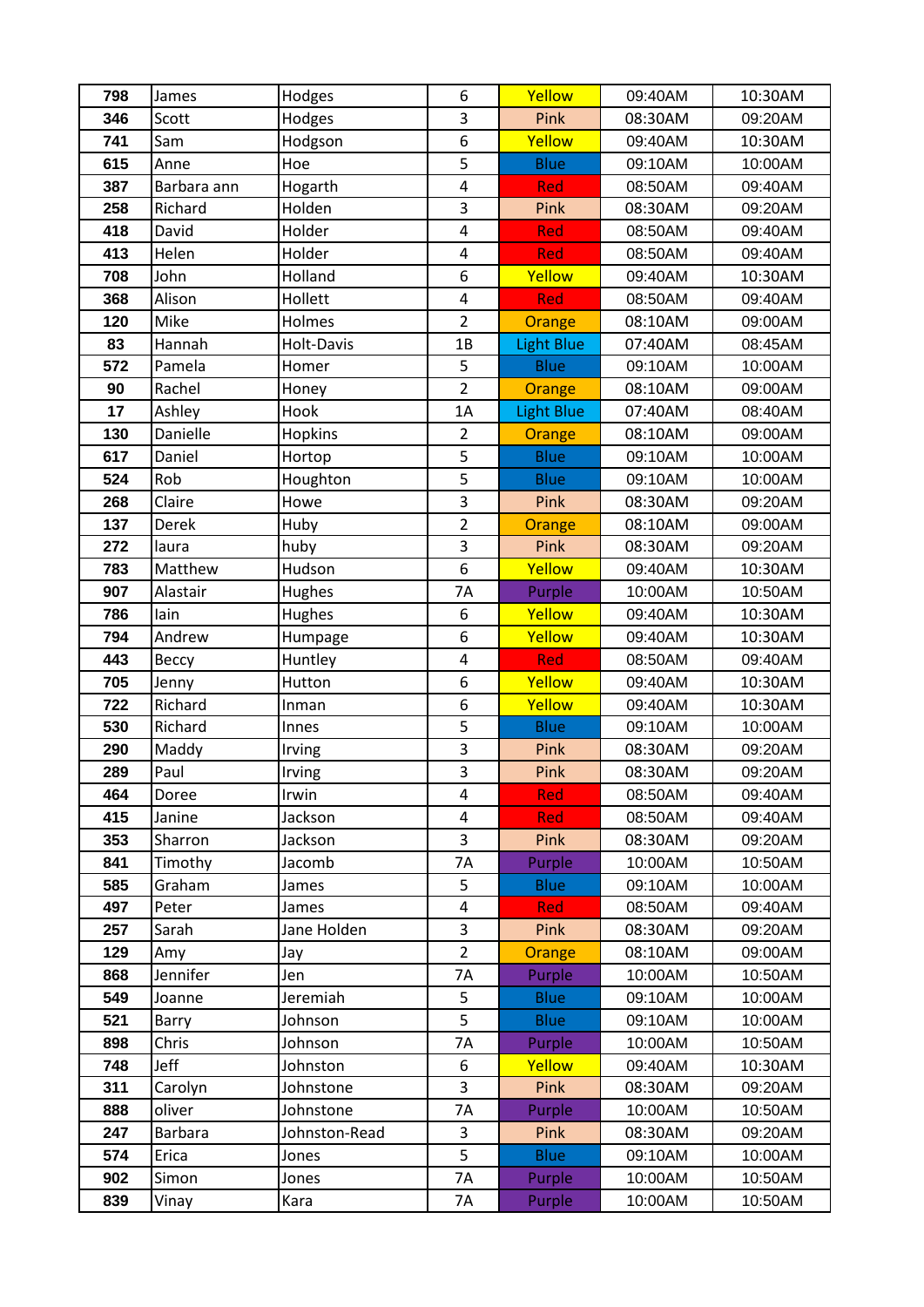| 483       | Debbie          | Kelso            | $\overline{4}$          | Red                      | 08:50AM            | 09:40AM            |
|-----------|-----------------|------------------|-------------------------|--------------------------|--------------------|--------------------|
| 468       | Jan             | Kempson          | 4                       | Red                      | 08:50AM            | 09:40AM            |
| 240       | Ralph           | Kershaw          | 3                       | Pink                     | 08:30AM            | 09:20AM            |
| 349       | Ruth            | Khalil           | 3                       | Pink                     | 08:30AM            | 09:20AM            |
| 331       | Angela          | Khudonazarova    | $\overline{3}$          | Pink                     | 08:30AM            | 09:20AM            |
| 101       | Charlotte       | Kiernan          | $\overline{2}$          | Orange                   | 08:10AM            | 09:00AM            |
| 96        | Jayne           | king             | $\overline{2}$          | Orange                   | 08:10AM            | 09:00AM            |
| 518       | Ewan            | Kinghorn         | 5                       | <b>Blue</b>              | 09:10AM            | 10:00AM            |
| 847       | Ray             | Kirby            | 7A                      | Purple                   | 10:00AM            | 10:50AM            |
| 200       | Judith          | Kirk             | 3                       | Pink                     | 08:30AM            | 09:20AM            |
| 348       | Lisa            | Kirkbright       | 3                       | Pink                     | 08:30AM            | 09:20AM            |
| 746       | Al              | Kirkland         | 6                       | Yellow                   | 09:40AM            | 10:30AM            |
| 546       | Laura           | Kirkland         | 5                       | <b>Blue</b>              | 09:10AM            | 10:00AM            |
| 691       | Andrew          | Kirkpatrick      | 6                       | Yellow                   | 09:40AM            | 10:30AM            |
| 406       | Isobel          | <b>Kirkus</b>    | $\pmb{4}$               | <b>Red</b>               | 08:50AM            | 09:40AM            |
| 703       | Alistair        | Knott            | 6                       | Yellow                   | 09:40AM            | 10:30AM            |
| 99        | Paula           | Knowles          | $\overline{2}$          | <b>Orange</b>            | 08:10AM            | 09:00AM            |
| 709       | Peter           | Kordel           | 6                       | Yellow                   | 09:40AM            | 10:30AM            |
| 76        | Dana            | Lacey            | 1B                      | <b>Light Blue</b>        | 07:40AM            | 08:45AM            |
| 187       | Deon            | Lacey            | $\overline{2}$          | Orange                   | 08:10AM            | 09:00AM            |
| 305       | Fred            | Laceyford        | 3                       | Pink                     | 08:30AM            | 09:20AM            |
| 607       | Lauren          | Laing            | 5                       | <b>Blue</b>              | 09:10AM            | 10:00AM            |
| 309       | George          | Lamplough        | 3                       | Pink                     | 08:30AM            | 09:20AM            |
| 886       | Alice           | Lane             | <b>7A</b>               | Purple                   | 10:00AM            | 10:50AM            |
| 10        | Ann             | Lanigan          | 1A                      | <b>Light Blue</b>        | 07:40AM            | 08:40AM            |
| 684       | Michelle        | Laverick         | 6                       | Yellow                   | 09:40AM            | 10:30AM            |
| 685       | Ruby            | Laverick         | 6                       | Yellow                   | 09:40AM            | 10:30AM            |
| 94        | Mal             | Lavin            | $\overline{2}$          | Orange                   | 08:10AM            | 09:00AM            |
| 803       | Paul            | Lay              | 6                       | Yellow                   | 09:40AM            | 10:30AM            |
| 170       | Jo              | Layng            | $\overline{2}$          | Orange                   | 08:10AM            | 09:00AM            |
| 245       | Paul            | Layng            | 3                       | Pink                     | 08:30AM            | 09:20AM            |
| 12<br>447 | Nicki           | Layzell          | 1A<br>4                 | <b>Light Blue</b>        | 07:40AM<br>08:50AM | 08:40AM            |
| 416       | Karen<br>Martin | Le Cornu         | 4                       | <b>Red</b><br><b>Red</b> | 08:50AM            | 09:40AM<br>09:40AM |
| 190       | Amie            | Le Roy<br>Ledger | $\overline{2}$          | Orange                   | 08:10AM            | 09:00AM            |
| 594       | <b>JOANNE</b>   | LEE              | 5                       | <b>Blue</b>              | 09:10AM            | 10:00AM            |
| 681       | louise          | lendrum          | 6                       | Yellow                   | 09:40AM            | 10:30AM            |
| 649       | Paul            | Leonard          | 5                       | <b>Blue</b>              | 09:10AM            | 10:00AM            |
| 467       | Karla           | Lethbridge       | $\overline{\mathbf{4}}$ | <b>Red</b>               | 08:50AM            | 09:40AM            |
| 63        | David           | Leyland          | 1B                      | Light Blue               | 07:40AM            | 08:45AM            |
| 219       | Rachel          | Limbrick         | 3                       | Pink                     | 08:30AM            | 09:20AM            |
| 133       | Hella           | Lipper-Morse     | $\overline{2}$          | Orange                   | 08:10AM            | 09:00AM            |
| 325       | Sarah           | Litchfield       | 3                       | Pink                     | 08:30AM            | 09:20AM            |
| 149       | Antonee         | Little           | $\overline{2}$          | Orange                   | 08:10AM            | 09:00AM            |
| 880       | Anna            | Littlecott       | 7A                      | Purple                   | 10:00AM            | 10:50AM            |
| 172       | Ellie           | Lloyd            | $\overline{2}$          | Orange                   | 08:10AM            | 09:00AM            |
| 205       | Julie           | Lloyd            | 3                       | Pink                     | 08:30AM            | 09:20AM            |
| 608       | Alistair        | Lockett          | 5                       | <b>Blue</b>              | 09:10AM            | 10:00AM            |
| 769       | Sarah           | Lockington       | 6                       | Yellow                   | 09:40AM            | 10:30AM            |
| 238       | Jonathan        | Love             | 3                       | Pink                     | 08:30AM            | 09:20AM            |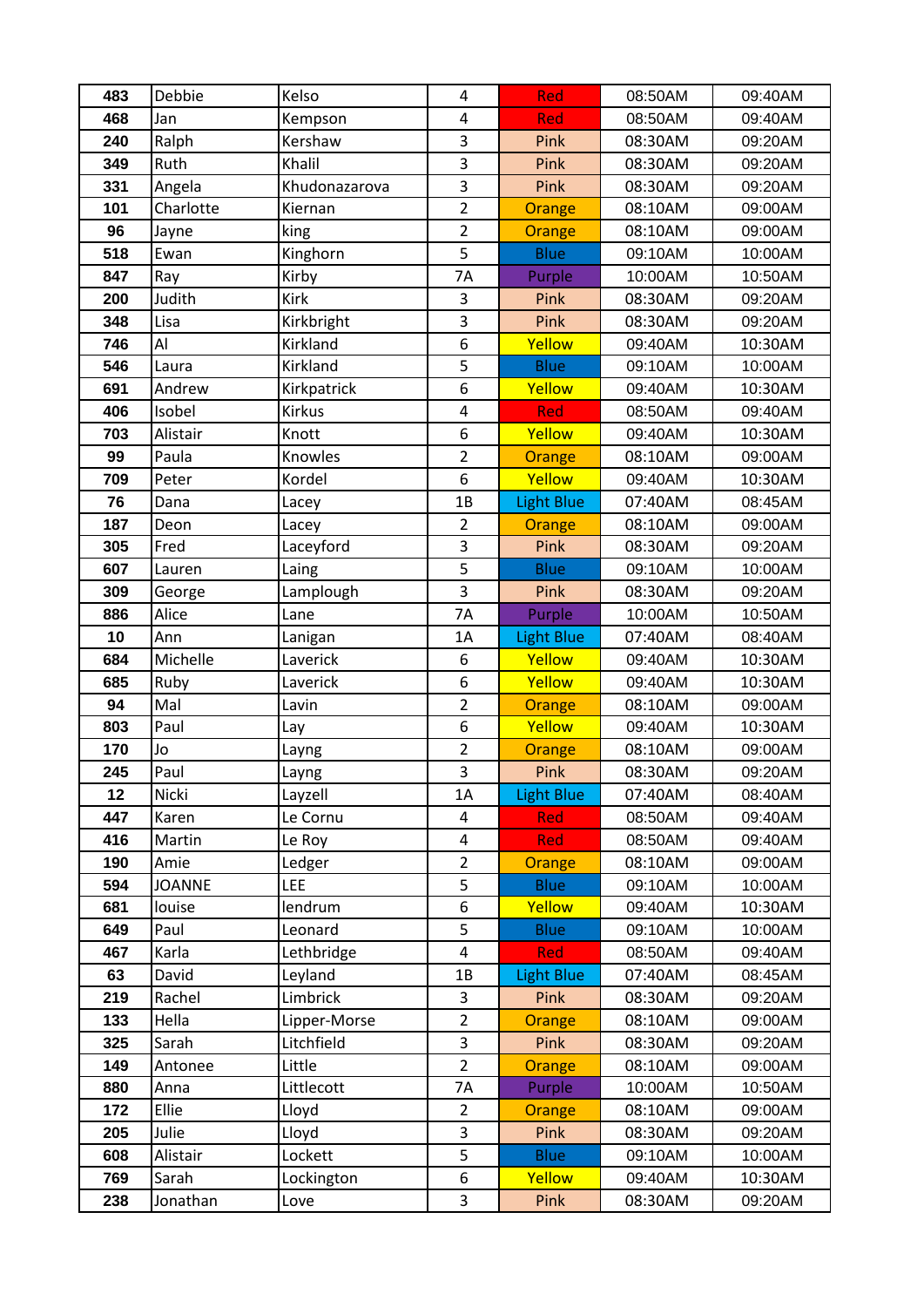| 58           | lan               | Lovegrove        | 1B                           | <b>Light Blue</b>  | 07:40AM            | 08:45AM            |
|--------------|-------------------|------------------|------------------------------|--------------------|--------------------|--------------------|
| 302          | Rhian             | Loveless         | 3                            | Pink               | 08:30AM            | 09:20AM            |
| 352          | Debs              | Lund             | 3                            | Pink               | 08:30AM            | 09:20AM            |
| 639          | Mark              | <b>LYES</b>      | 5                            | <b>Blue</b>        | 09:10AM            | 10:00AM            |
| 918          | Peter             | Lynas            | 7B                           | Green              | 10:00AM            | 10:50AM            |
| 759          | lan               | Mackay           | 6                            | Yellow             | 09:40AM            | 10:30AM            |
| 896          | Nicola            | Mackay           | 7A                           | Purple             | 10:00AM            | 10:50AM            |
| 371          | Maria             | Mackie           | 4                            | Red                | 08:50AM            | 09:40AM            |
| 376          | Vanessa           | MacLean          | $\overline{4}$               | <b>Red</b>         | 08:50AM            | 09:40AM            |
| 914          | Robert            | Macleod          | 7B                           | Green              | 10:00AM            | 10:50AM            |
| 203          | Rosanne           | Macqueen         | 3                            | Pink               | 08:30AM            | 09:20AM            |
| 49           | Elizabeth         | Madgin           | 1B                           | <b>Light Blue</b>  | 07:40AM            | 08:45AM            |
| 62           | Lianne            | Maidment         | 1B                           | <b>Light Blue</b>  | 07:40AM            | 08:45AM            |
| 924          | <b>Dilys</b>      | Maletroit        | 7B                           | Green              | 10:00AM            | 10:50AM            |
| 602          | Kelly             | Mallon           | 5                            | <b>Blue</b>        | 09:10AM            | 10:00AM            |
| 525          | Kathryn           | Mares            | 5                            | <b>Blue</b>        | 09:10AM            | 10:00AM            |
| 224          | Mark              | Mark Noton       | $\overline{3}$               | Pink               | 08:30AM            | 09:20AM            |
| 695          | James             | Marks            | 6                            | Yellow             | 09:40AM            | 10:30AM            |
| 835          | Catherine         | Markwell         | 7A                           | Purple             | 10:00AM            | 10:50AM            |
| 127          | Chris             | Marsh            | $\overline{2}$               | Orange             | 08:10AM            | 09:00AM            |
| 275          | Maggie            | Marshall         | 3                            | Pink               | 08:30AM            | 09:20AM            |
| 445          | Sara              | Marshall         | 4                            | Red                | 08:50AM            | 09:40AM            |
| 339          | simon             | marshall         | 3                            | Pink               | 08:30AM            | 09:20AM            |
| 249          | Isolde            | Marsland         | 3                            | Pink               | 08:30AM            | 09:20AM            |
| 248          | Stan              | Marsland         | 3                            | Pink               | 08:30AM            | 09:20AM            |
| 605          | Jennifer          | Martin           | 5                            | <b>Blue</b>        | 09:10AM            | 10:00AM            |
| 9            | Sarah             | Martin           | 1A                           | Light Blue         | 07:40AM            | 08:40AM            |
| 790          | Jane              | Massey           | 6                            | Yellow             | 09:40AM            | 10:30AM            |
| 51           | Karen             | Massey           | 1B                           | <b>Light Blue</b>  | 07:40AM            | 08:45AM            |
| 771          | Robin             | Maud             | 6                            | Yellow             | 09:40AM            | 10:30AM            |
| 237          | <b>Steve</b>      | Maule            | 3                            | <b>Pink</b>        | 08:30AM            | 09:20AM            |
| 425          | Kay               | Maynard          | 4                            | <b>Red</b>         | 08:50AM            | 09:40AM            |
| 802          | Gillian           | McAlister        | 6                            | Yellow             | 09:40AM            | 10:30AM            |
| 60           | Karen             | McCaffrey        | 1B                           | Light Blue         | 07:40AM            | 08:45AM            |
| 575<br>498   | Peter             | McCann<br>McCann | 5<br>$\overline{\mathbf{4}}$ | <b>Blue</b>        | 09:10AM<br>08:50AM | 10:00AM<br>09:40AM |
| 303          | Stephen<br>Alison | Mccombe          | 3                            | <b>Red</b><br>Pink | 08:30AM            | 09:20AM            |
| 450          | Callum            | McCulloch        | $\overline{\mathbf{4}}$      | <b>Red</b>         | 08:50AM            | 09:40AM            |
| 22           | Sarah             | McDonald         | 1A                           | <b>Light Blue</b>  | 07:40AM            | 08:40AM            |
| 881          | Christopher       | Mcglasham        | 7A                           | Purple             | 10:00AM            | 10:50AM            |
| 591          | Lorraine          | McGowan          | 5                            | <b>Blue</b>        | 09:10AM            | 10:00AM            |
| $\mathbf{1}$ | Dane              | McGreevy         | 1A                           | <b>Light Blue</b>  | 07:40AM            | 08:40AM            |
| 779          | Judith            | McGregor-Harper  | 6                            | Yellow             | 09:40AM            | 10:30AM            |
| 613          | Juliet            | Mcgrory          | 5                            | <b>Blue</b>        | 09:10AM            | 10:00AM            |
| 85           | Peter             | McHenry          | $\overline{2}$               | Orange             | 08:10AM            | 09:00AM            |
| 601          | Rachel            | McIntosh         | 5                            | <b>Blue</b>        | 09:10AM            | 10:00AM            |
| 276          | Hugh              | McKenna          | 3                            | Pink               | 08:30AM            | 09:20AM            |
| 321          | Annette           | McMillan         | 3                            | Pink               | 08:30AM            | 09:20AM            |
| 421          | Wendy             | McMillan         | $\overline{\mathbf{4}}$      | Red                | 08:50AM            | 09:40AM            |
| 401          | Gillian           | McNulty          | $\overline{\mathbf{4}}$      | Red                | 08:50AM            | 09:40AM            |
|              |                   |                  |                              |                    |                    |                    |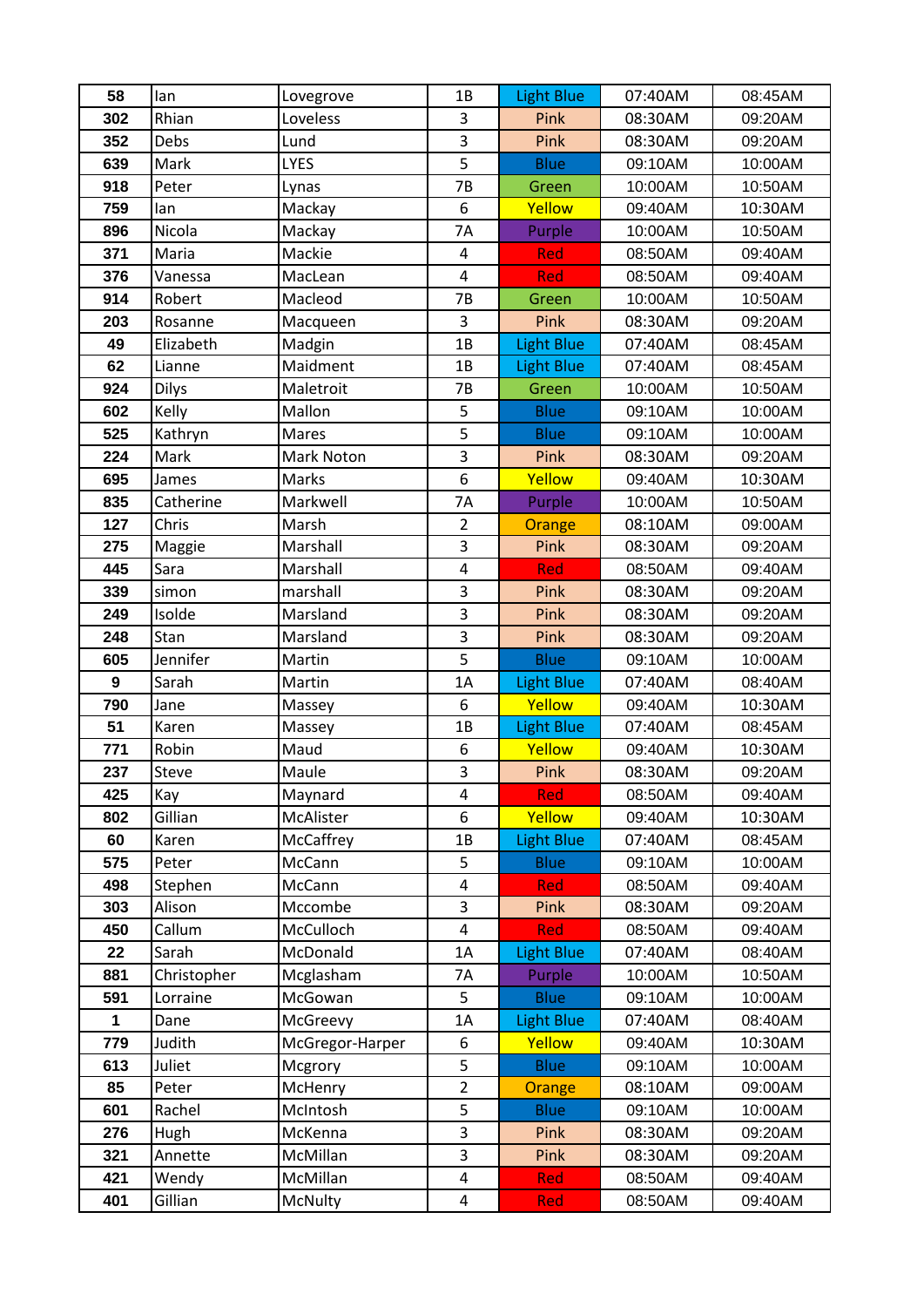| 871        | Duncan           | McNutt         | <b>7A</b>               | Purple            | 10:00AM            | 10:50AM            |
|------------|------------------|----------------|-------------------------|-------------------|--------------------|--------------------|
| 676        | Fiona            | McQuillan      | 6                       | Yellow            | 09:40AM            | 10:30AM            |
| 439        | Richard          | Meacher        | $\pmb{4}$               | Red               | 08:50AM            | 09:40AM            |
| 183        | Julian           | <b>Mears</b>   | $\overline{2}$          | <b>Orange</b>     | 08:10AM            | 09:00AM            |
| 925        | Gabe             | Medd           | 7B                      | Green             | 10:00AM            | 10:50AM            |
| 889        | Daniel           | Meggs          | 7A                      | Purple            | 10:00AM            | 10:50AM            |
| 455        | Andrea           | Merritt        | 4                       | <b>Red</b>        | 08:50AM            | 09:40AM            |
| 609        | Tracey           | Messinger      | 5                       | <b>Blue</b>       | 09:10AM            | 10:00AM            |
| 100        | EJ               | Mew            | $\overline{2}$          | Orange            | 08:10AM            | 09:00AM            |
| 482        | Tamara           | Michajlovova   | $\pmb{4}$               | <b>Red</b>        | 08:50AM            | 09:40AM            |
| 15         | Linda            | Middleton      | 1A                      | <b>Light Blue</b> | 07:40AM            | 08:40AM            |
| 340        | Vince            | Middleton OBE  | 3                       | Pink              | 08:30AM            | 09:20AM            |
| 806        | Paul             | Milburn        | 6                       | Yellow            | 09:40AM            | 10:30AM            |
| 235        | Alex             | Millar         | 3                       | Pink              | 08:30AM            | 09:20AM            |
| 642        | Andrew           | Millar         | 5                       | <b>Blue</b>       | 09:10AM            | 10:00AM            |
| 255        | Jayne            | Miller         | 3                       | Pink              | 08:30AM            | 09:20AM            |
| 253        | Liz              | Miller         | 3                       | Pink              | 08:30AM            | 09:20AM            |
| 648        | Jose             | <b>MILLS</b>   | 5                       | <b>Blue</b>       | 09:10AM            | 10:00AM            |
| 126        | Lisa             | Milner         | $\overline{2}$          | Orange            | 08:10AM            | 09:00AM            |
| 494        | Rebecca          | Minogue        | $\overline{\mathbf{4}}$ | Red               | 08:50AM            | 09:40AM            |
| 293        | Steven           | Mitchell       | 3                       | Pink              | 08:30AM            | 09:20AM            |
| 56         | Jonathan         | Mitson         | 1B                      | <b>Light Blue</b> | 07:40AM            | 08:45AM            |
| 282        | Julian           | Monk           | 3                       | Pink              | 08:30AM            | 09:20AM            |
| 122        | Angus            | Monteith       | $\overline{2}$          | Orange            | 08:10AM            | 09:00AM            |
| 510        | Ben              | Mooiman        | $\overline{\mathbf{4}}$ | Red               | 08:50AM            | 09:40AM            |
| 420        | Emma             | Moonlight      | $\overline{\mathbf{4}}$ | <b>Red</b>        | 08:50AM            | 09:40AM            |
| 64         | Jerry            | Moore          | 1B                      | <b>Light Blue</b> | 07:40AM            | 08:45AM            |
| 239        | Joyce            | Moore          | 3                       | Pink              | 08:30AM            | 09:20AM            |
| 20         | Sharon           | Moore          | 1A                      | <b>Light Blue</b> | 07:40AM            | 08:40AM            |
| 143        | Catherine        | Mora Arias     | $\overline{2}$          | <b>Orange</b>     | 08:10AM            | 09:00AM            |
| 875        | Victoria         | Moran          | 7A                      | Purple            | 10:00AM            | 10:50AM            |
| 713        | Paul             | Moreton        | 6                       | Yellow            | 09:40AM            | 10:30AM            |
| 858        | Daniel           | Morgan         | 7A                      | Purple            | 10:00AM            | 10:50AM            |
| 860        | James            | Morgan         | 7A                      | Purple            | 10:00AM            | 10:50AM            |
| 199        | Fiona            | Morgan-Frise   | 3                       | Pink              | 08:30AM            | 09:20AM            |
| 390        | Huw              | Morgans        | $\pmb{4}$               | <b>Red</b>        | 08:50AM            | 09:40AM            |
| 526        | Darren           | Morley         | 5                       | <b>Blue</b>       | 09:10AM            | 10:00AM            |
| 345        | Rebecca          | Morley         | 3                       | Pink              | 08:30AM            | 09:20AM            |
| 831        | Matthew          | Morrell        | 7A<br>3                 | Purple            | 10:00AM            | 10:50AM            |
| 278<br>796 | matthew          | morris<br>Moss | 6                       | Pink<br>Yellow    | 08:30AM<br>09:40AM | 09:20AM            |
| 862        | Clare<br>Richard | Mostyn-Jones   | 7A                      | Purple            | 10:00AM            | 10:30AM<br>10:50AM |
| 643        | Sarah            | Moulton        | 5                       | <b>Blue</b>       | 09:10AM            | 10:00AM            |
| 492        | Alec             | Mousley        | 4                       | <b>Red</b>        | 08:50AM            | 09:40AM            |
| 626        | Ben              | Mousley        | 5                       | <b>Blue</b>       | 09:10AM            | 10:00AM            |
| 121        | Sarah            | Moustafa       | $\overline{2}$          | Orange            | 08:10AM            | 09:00AM            |
| 696        | Jack             | Moxley         | 6                       | Yellow            | 09:40AM            | 10:30AM            |
| 661        | David            | Muir           | 5                       | <b>Blue</b>       | 09:10AM            | 10:00AM            |
| 744        | Jon              | Mulhall        | 6                       | Yellow            | 09:40AM            | 10:30AM            |
| 28         | Martin           | Mulligan       | 1A                      | <b>Light Blue</b> | 07:40AM            | 08:40AM            |
|            |                  |                |                         |                   |                    |                    |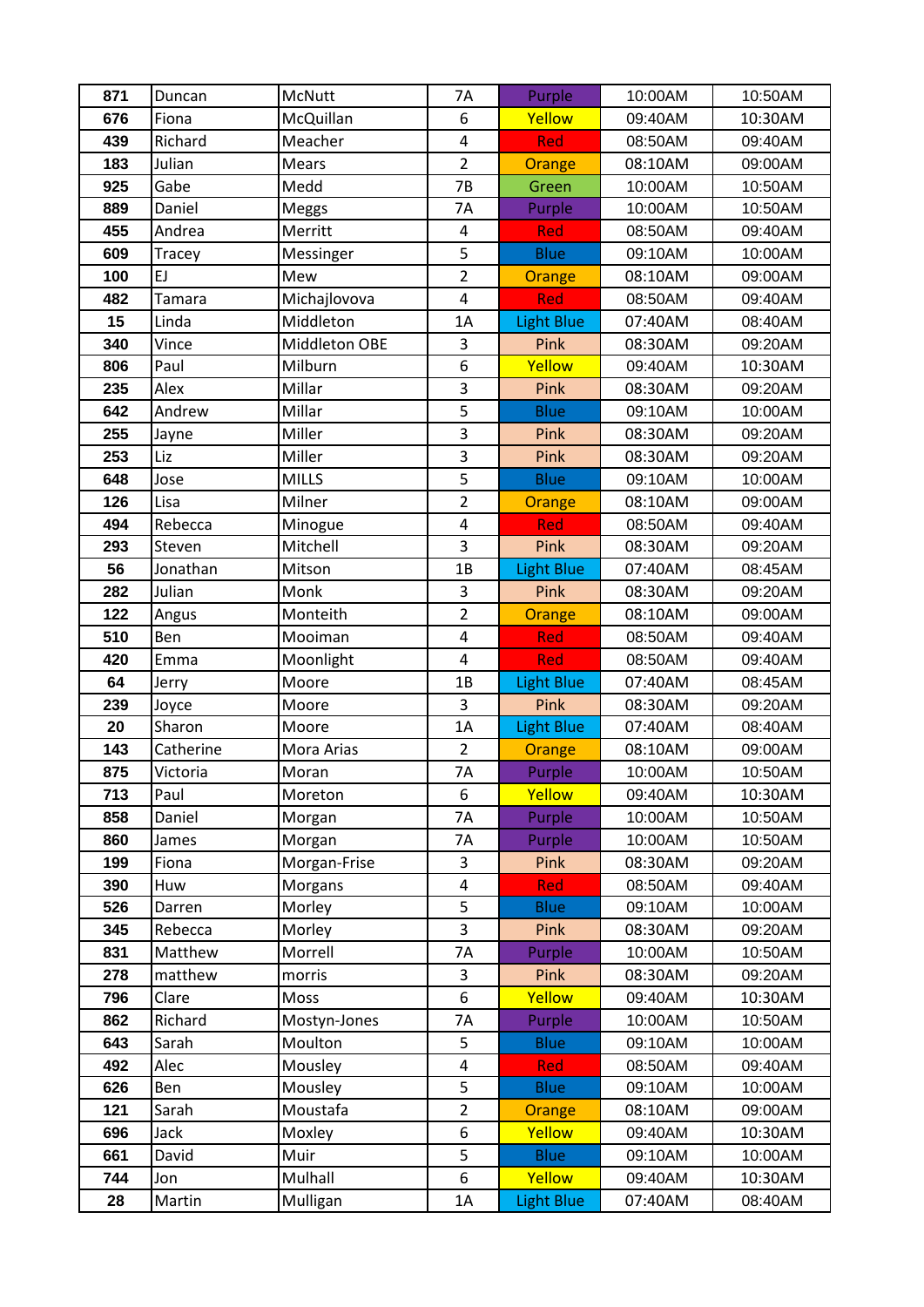| 870        | glenn        | Munn             | <b>7A</b>                                 | Purple            | 10:00AM            | 10:50AM            |
|------------|--------------|------------------|-------------------------------------------|-------------------|--------------------|--------------------|
| 469        | Jenny        | Murray           | 4                                         | <b>Red</b>        | 08:50AM            | 09:40AM            |
| 568        | James        | Murray-Smith     | 5                                         | <b>Blue</b>       | 09:10AM            | 10:00AM            |
| 793        | Jodie        | Mutch            | 6                                         | Yellow            | 09:40AM            | 10:30AM            |
| 354        | Max          | <b>Myers</b>     | $\overline{3}$                            | Pink              | 08:30AM            | 09:20AM            |
| 277        | Nicola       | <b>Myers</b>     | 3                                         | Pink              | 08:30AM            | 09:20AM            |
| 393        | Jenny        | Nangle           | $\overline{\mathbf{4}}$                   | <b>Red</b>        | 08:50AM            | 09:40AM            |
| 107        | Nicola       | Naunton          | $\overline{2}$                            | Orange            | 08:10AM            | 09:00AM            |
| 388        | Frances      | Naylor           | $\overline{\mathbf{4}}$                   | Red               | 08:50AM            | 09:40AM            |
| 519        | Danielle     | Neal             | 5                                         | <b>Blue</b>       | 09:10AM            | 10:00AM            |
| 586        | Horse        | Nellany          | 5                                         | <b>Blue</b>       | 09:10AM            | 10:00AM            |
| 587        | Zsofia       | Nemeth           | 5                                         | <b>Blue</b>       | 09:10AM            | 10:00AM            |
| 218        | Louise       | Newman           | 3                                         | Pink              | 08:30AM            | 09:20AM            |
| 167        | Lance        | Newton           | $\overline{2}$                            | Orange            | 08:10AM            | 09:00AM            |
| 162        | rachel       | nicholson        | $\overline{2}$                            | Orange            | 08:10AM            | 09:00AM            |
| 110        | Sarah        | Nordman          | $\overline{2}$                            | <b>Orange</b>     | 08:10AM            | 09:00AM            |
| 308        | Alex         | Norman           | 3                                         | Pink              | 08:30AM            | 09:20AM            |
| 688        | Helen        | Oakes            | 6                                         | Yellow            | 09:40AM            | 10:30AM            |
| 27         | Natalie      | <b>OBRIEN</b>    | 1A                                        | <b>Light Blue</b> | 07:40AM            | 08:40AM            |
| 571        | lan          | O'Brien          | 5                                         | <b>Blue</b>       | 09:10AM            | 10:00AM            |
| 403        | Justine      | O'NEILL          | $\overline{4}$                            | <b>Red</b>        | 08:50AM            | 09:40AM            |
| 815        | Kevin        | Ord              | 6                                         | Yellow            | 09:40AM            | 10:30AM            |
| 753        | Rachel       | ORiordan         | 6                                         | Yellow            | 09:40AM            | 10:30AM            |
| 292        | Kate         | O'Riordan        | 3                                         | Pink              | 08:30AM            | 09:20AM            |
| 33         | Michelle     | Orme             | 1B                                        | Light Blue        | 07:40AM            | 08:45AM            |
| 821        | Paul         | Osborne          | 7A                                        | Purple            | 10:00AM            | 10:50AM            |
| 669        | John         | Ostrovskis       | 6                                         | Yellow            | 09:40AM            | 10:30AM            |
| 531        | Jack         | Overton          | 5                                         | <b>Blue</b>       | 09:10AM            | 10:00AM            |
| 761        | <b>Nick</b>  | Overton          | 6                                         | Yellow            | 09:40AM            | 10:30AM            |
| 396        | Andrew       | Owens            | $\overline{\mathbf{4}}$                   | Red               | 08:50AM            | 09:40AM            |
| 567        | Peter        | Owens            | 5                                         | <b>Blue</b>       | 09:10AM            | 10:00AM            |
| 529        | Michael      | Oxford           | 5                                         | <b>Blue</b>       | 09:10AM            | 10:00AM            |
| 452        | Robert       | Page             | 4                                         | <b>Red</b>        | 08:50AM            | 09:40AM            |
| 763        | Chris        | Pain             | 6                                         | Yellow            | 09:40AM            | 10:30AM            |
| 458<br>189 | Sally        | Parfitt          | $\overline{\mathbf{4}}$<br>$\overline{2}$ | <b>Red</b>        | 08:50AM            | 09:40AM            |
| 849        | Matt<br>Mick | Parker<br>Parker | 7A                                        | Orange<br>Purple  | 08:10AM<br>10:00AM | 09:00AM<br>10:50AM |
| 559        | lan          | Parkin           | 5                                         | <b>Blue</b>       | 09:10AM            | 10:00AM            |
| 112        | Ben          | Parkinson        | $\overline{2}$                            | Orange            | 08:10AM            | 09:00AM            |
| 300        | Erica        | Partridge        | 3                                         | Pink              | 08:30AM            | 09:20AM            |
| 147        | Jo           | Pass             | $\overline{2}$                            | <b>Orange</b>     | 08:10AM            | 09:00AM            |
| 301        | Claire       | Patterson        | 3                                         | Pink              | 08:30AM            | 09:20AM            |
| 916        | Nicole       | Patterson-Lett   | 7B                                        | Green             | 10:00AM            | 10:50AM            |
| 395        | Amelia       | Paul             | $\overline{4}$                            | Red               | 08:50AM            | 09:40AM            |
| 577        | Marketa      | Payne            | 5                                         | <b>Blue</b>       | 09:10AM            | 10:00AM            |
| 179        | Clare        | Pearce           | $\overline{2}$                            | Orange            | 08:10AM            | 09:00AM            |
| 863        | Darren       | Pearce           | 7A                                        | Purple            | 10:00AM            | 10:50AM            |
| 533        | David        | Pearce           | 5                                         | <b>Blue</b>       | 09:10AM            | 10:00AM            |
| 448        | Julie        | Pearce           | $\overline{\mathbf{4}}$                   | <b>Red</b>        | 08:50AM            | 09:40AM            |
| 814        | Nerys        | Pearce           | 6                                         | Yellow            | 09:40AM            | 10:30AM            |
|            |              |                  |                                           |                   |                    |                    |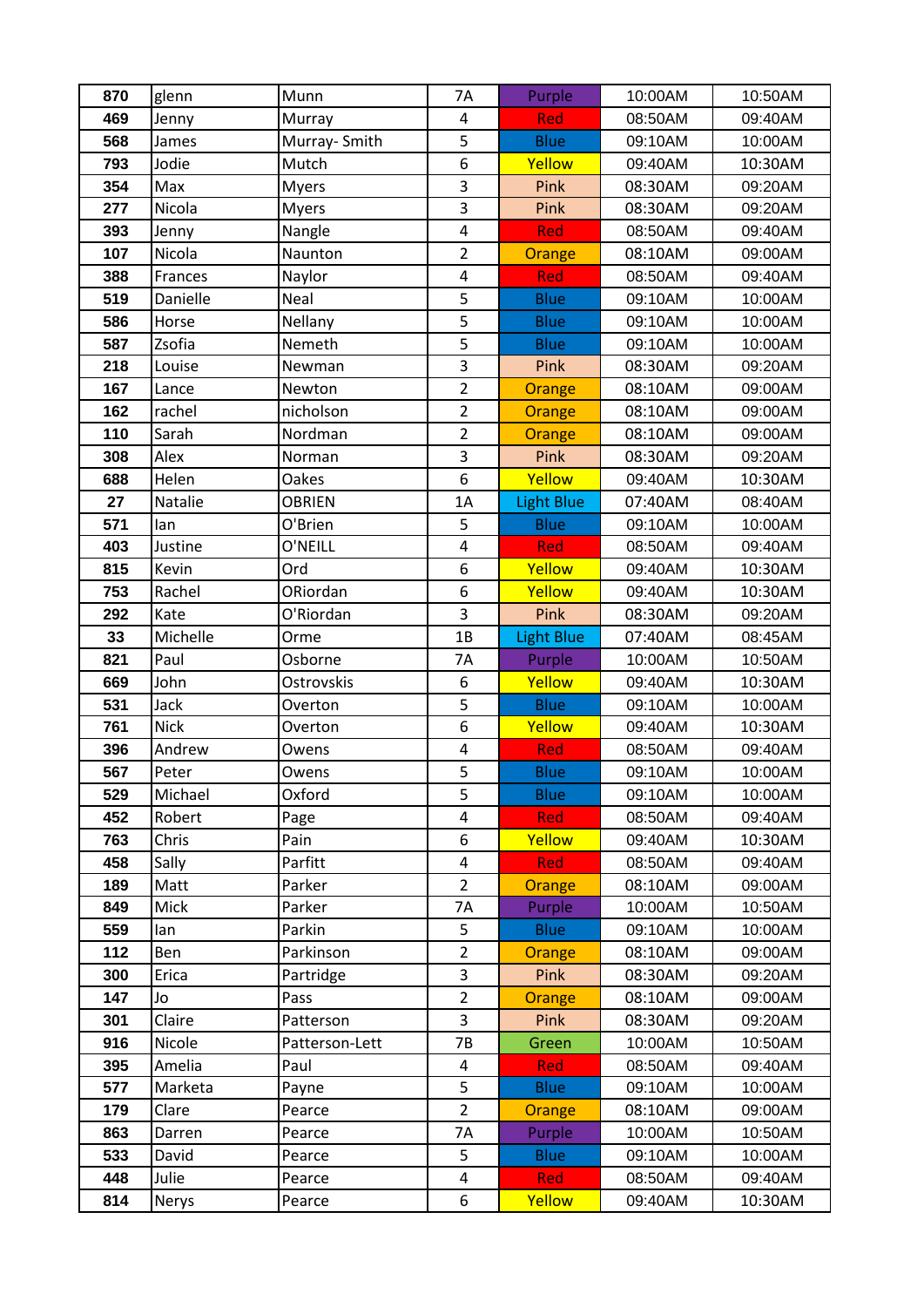| 499        | Emma              | Pearson      | 4                       | Red                | 08:50AM            | 09:40AM            |
|------------|-------------------|--------------|-------------------------|--------------------|--------------------|--------------------|
| 295        | Kate              | Pearson      | 3                       | Pink               | 08:30AM            | 09:20AM            |
| 333        | Kristina          | Peat         | $\overline{3}$          | Pink               | 08:30AM            | 09:20AM            |
| 261        | Cara              | Pendleton    | 3                       | Pink               | 08:30AM            | 09:20AM            |
| 569        | Stewart           | Penney       | $\overline{5}$          | <b>Blue</b>        | 09:10AM            | 10:00AM            |
| 825        | Matthew           | Pennington   | <b>7A</b>               | Purple             | 10:00AM            | 10:50AM            |
| 378        | <b>Bridget</b>    | Perchard     | 4                       | <b>Red</b>         | 08:50AM            | 09:40AM            |
| 119        | Helen             | Philip       | $\overline{2}$          | Orange             | 08:10AM            | 09:00AM            |
| 542        | Jean              | Philipson    | 5                       | <b>Blue</b>        | 09:10AM            | 10:00AM            |
| 805        | lan               | Phillips     | 6                       | Yellow             | 09:40AM            | 10:30AM            |
| 202        | Gillian           | Pick         | 3                       | Pink               | 08:30AM            | 09:20AM            |
| 897        | Stephen           | Pike         | 7A                      | Purple             | 10:00AM            | 10:50AM            |
| 503        | Lisa              | Pitt         | $\overline{4}$          | Red                | 08:50AM            | 09:40AM            |
| 105        | Chris             | Plumpton     | $\overline{2}$          | Orange             | 08:10AM            | 09:00AM            |
| 359        | Anna              | Pollock      | 3                       | Pink               | 08:30AM            | 09:20AM            |
| 336        | Julie             | Pollock      | 3                       | Pink               | 08:30AM            | 09:20AM            |
| 725        | Claire            | Poole        | 6                       | Yellow             | 09:40AM            | 10:30AM            |
| 38         | Heather           | Pope         | 1B                      | <b>Light Blue</b>  | 07:40AM            | 08:45AM            |
| 635        | Darren            | Powell       | 5                       | <b>Blue</b>        | 09:10AM            | 10:00AM            |
| 516        | Nadya             | Powell       | $\overline{4}$          | <b>Red</b>         | 08:50AM            | 09:40AM            |
| 473        | Gary              | Power        | $\pmb{4}$               | <b>Red</b>         | 08:50AM            | 09:40AM            |
| 315        | Steve             | Presland     | $\overline{3}$          | Pink               | 08:30AM            | 09:20AM            |
| 422        | <b>GUY</b>        | <b>PRESS</b> | 4                       | Red                | 08:50AM            | 09:40AM            |
| 704        | <b>KEVIN</b>      | Preston      | 6                       | Yellow             | 09:40AM            | 10:30AM            |
| 923        | Jayne             | Price        | 7B                      | Green              | 10:00AM            | 10:50AM            |
| 132        | Nikki             | Price        | $\overline{2}$          | Orange             | 08:10AM            | 09:00AM            |
| 612        | Stewart           | Prince       | 5                       | <b>Blue</b>        | 09:10AM            | 10:00AM            |
| 597        | Julia             | Pritchard    | 5                       | <b>Blue</b>        | 09:10AM            | 10:00AM            |
| 168        | Natalie           | Prosser      | $\overline{2}$          | <b>Orange</b>      | 08:10AM            | 09:00AM            |
| 463        | Gayle             | Purves       | $\overline{\mathbf{4}}$ | Red                | 08:50AM            | 09:40AM            |
| 23         | Julie             | Raby         | 1A                      | <b>Light Blue</b>  | 07:40AM            | 08:40AM            |
| 471        | Alex              | Race         | 4<br>4                  | <b>Red</b>         | 08:50AM            | 09:40AM            |
| 470<br>269 | Justine<br>Alison | Race<br>Rank | 3                       | <b>Red</b><br>Pink | 08:50AM<br>08:30AM | 09:40AM<br>09:20AM |
| 565        | Michael           | Rawcliffe    | 5                       | <b>Blue</b>        | 09:10AM            | 10:00AM            |
| 37         | Clare             | Ray          | 1B                      | <b>Light Blue</b>  | 07:40AM            | 08:45AM            |
| 270        | Charlotte         | Rayner       | 3                       | Pink               | 08:30AM            | 09:20AM            |
| 75         | Justine           | Read         | 1B                      | <b>Light Blue</b>  | 07:40AM            | 08:45AM            |
| 78         | Liz               | Redmayne     | 1B                      | <b>Light Blue</b>  | 07:40AM            | 08:45AM            |
| 350        | James             | Reeveley     | 3                       | Pink               | 08:30AM            | 09:20AM            |
| 386        | Helen             | Rhodes       | 4                       | <b>Red</b>         | 08:50AM            | 09:40AM            |
| 726        | Ruth              | Rhodes       | 6                       | Yellow             | 09:40AM            | 10:30AM            |
| 792        | Gareth            | Richards     | 6                       | Yellow             | 09:40AM            | 10:30AM            |
| 234        | Joanne            | Richardson   | 3                       | Pink               | 08:30AM            | 09:20AM            |
| 723        | Steven            | Richardson   | 6                       | Yellow             | 09:40AM            | 10:30AM            |
| 48         | Jennie            | Riding       | 1B                      | <b>Light Blue</b>  | 07:40AM            | 08:45AM            |
| 226        | Fiona             | Ridpath      | 3                       | Pink               | 08:30AM            | 09:20AM            |
| 332        | Ann-Marie         | Ripley       | 3                       | Pink               | 08:30AM            | 09:20AM            |
| 712        | Jason             | Rix          | 6                       | Yellow             | 09:40AM            | 10:30AM            |
| 251        | Julia             | Roberts      | 3                       | Pink               | 08:30AM            | 09:20AM            |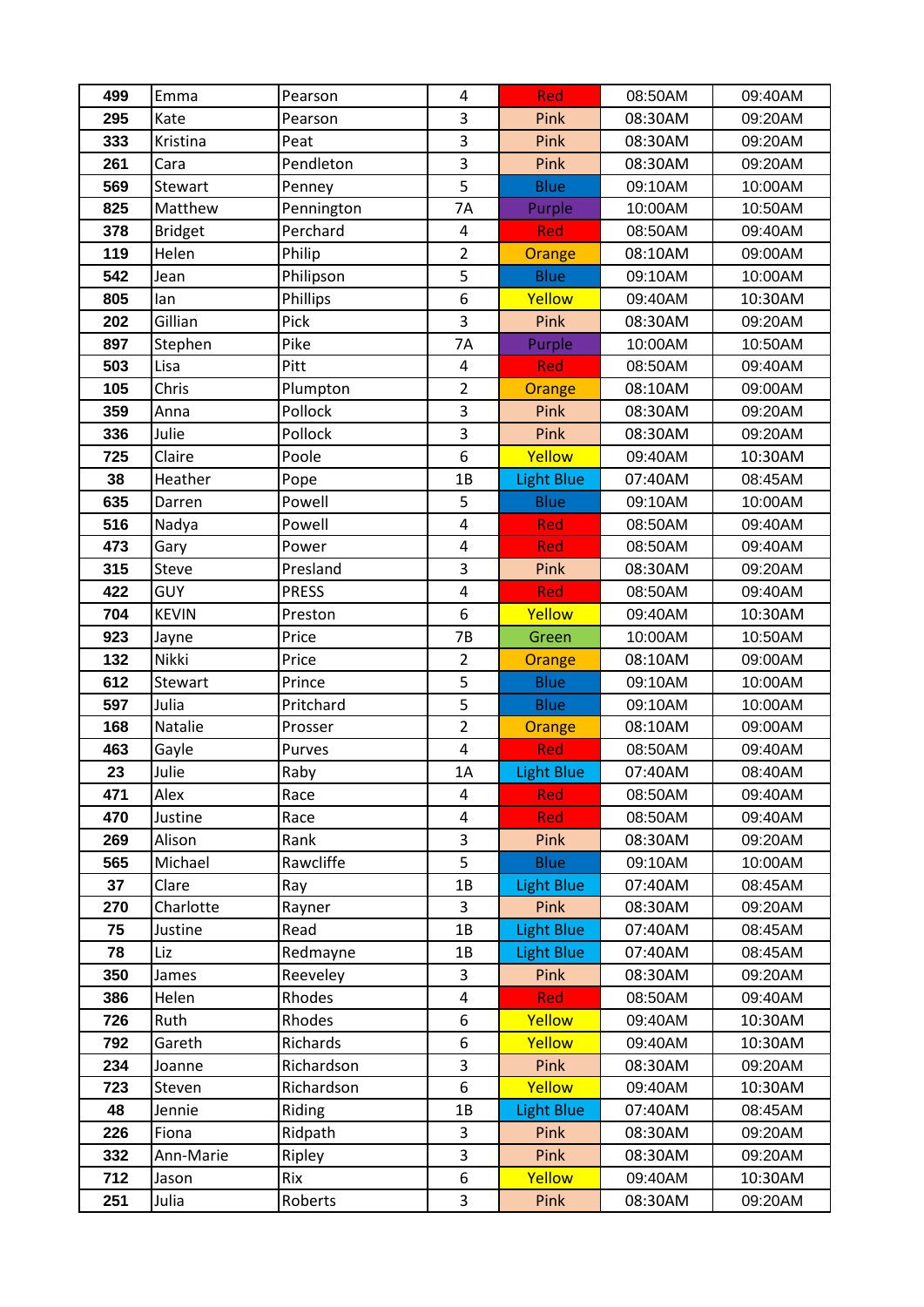| 872        | Louise        | Roberts          | <b>7A</b>               | Purple            | 10:00AM            | 10:50AM            |
|------------|---------------|------------------|-------------------------|-------------------|--------------------|--------------------|
| 432        | Paul          | Roberts          | 4                       | Red               | 08:50AM            | 09:40AM            |
| 853        | Sarah         | Roberts          | 7A                      | Purple            | 10:00AM            | 10:50AM            |
| 319        | Emma          | Robinson         | 3                       | Pink              | 08:30AM            | 09:20AM            |
| 417        | Louise        | Robinson         | $\overline{\mathbf{4}}$ | Red               | 08:50AM            | 09:40AM            |
| 102        | Jackie        | Robson           | $\overline{2}$          | Orange            | 08:10AM            | 09:00AM            |
| 155        | Fred          | Rodwell          | $\overline{2}$          | Orange            | 08:10AM            | 09:00AM            |
| 745        | Sarah         | Rogerson         | 6                       | Yellow            | 09:40AM            | 10:30AM            |
| 77         | Dave          | Rose             | 1B                      | Light Blue        | 07:40AM            | 08:45AM            |
| 442        | christopher   | Ross             | 4                       | <b>Red</b>        | 08:50AM            | 09:40AM            |
| 389        | Fiona         | Ross             | $\overline{\mathbf{4}}$ | Red               | 08:50AM            | 09:40AM            |
| 193        | Nigel         | Routledge        | $\overline{2}$          | Orange            | 08:10AM            | 09:00AM            |
| 299        | David         | Rowan            | 3                       | Pink              | 08:30AM            | 09:20AM            |
| 804        | Kim           | Rowe             | 6                       | Yellow            | 09:40AM            | 10:30AM            |
| 682        | Christy       | Roxburgh         | 6                       | Yellow            | 09:40AM            | 10:30AM            |
| 212        | Richard       | Ruel             | 3                       | Pink              | 08:30AM            | 09:20AM            |
| 280        | Susan         | Rundle           | 3                       | Pink              | 08:30AM            | 09:20AM            |
| 86         | Jon           | Rush             | $\overline{2}$          | Orange            | 08:10AM            | 09:00AM            |
| 719        | Andrew        | Rushton          | 6                       | Yellow            | 09:40AM            | 10:30AM            |
| 453        | Sarah         | Russ             | $\overline{4}$          | Red               | 08:50AM            | 09:40AM            |
| 658        | Emma          | Russell          | 5                       | <b>Blue</b>       | 09:10AM            | 10:00AM            |
| 809        | Greg          | Russell          | 6                       | Yellow            | 09:40AM            | 10:30AM            |
| 573        | Karen         | Russell          | 5                       | <b>Blue</b>       | 09:10AM            | 10:00AM            |
| 774        | Peter         | Russell          | 6                       | Yellow            | 09:40AM            | 10:30AM            |
| 53         | Laura         | Ruxton           | 1B                      | <b>Light Blue</b> | 07:40AM            | 08:45AM            |
| 472        | Julie         | Ryan             | $\overline{4}$          | Red               | 08:50AM            | 09:40AM            |
| 5          | Edward        | Ryder            | 1A                      | <b>Light Blue</b> | 07:40AM            | 08:40AM            |
| 850        | Chloe         | Salmon           | 7A                      | Purple            | 10:00AM            | 10:50AM            |
| 160        | Ester         | Sandiford        | $\overline{2}$          | Orange            | 08:10AM            | 09:00AM            |
| 93         | Michelle      | Saunders         | $\overline{2}$          | <b>Orange</b>     | 08:10AM            | 09:00AM            |
| 921        | <b>Bailey</b> | Scarborough      | 7B                      | Green             | 10:00AM            | 10:50AM            |
| 910        | William       | Schaffer         | 7A                      | Purple            | 10:00AM            | 10:50AM            |
| 496        | Jack          | Scott            | 4                       | <b>Red</b>        | 08:50AM            | 09:40AM            |
| 742        | Jason         | Scott            | 6                       | Yellow            | 09:40AM            | 10:30AM            |
| 337        | Jenny         | Scott            | 3<br>6                  | Pink<br>Yellow    | 08:30AM            | 09:20AM            |
| 711<br>461 | Paul<br>Emily | Scott            | $\overline{\mathbf{4}}$ | <b>Red</b>        | 09:40AM<br>08:50AM | 10:30AM<br>09:40AM |
| 419        | William       | Seals<br>Seasman | $\overline{\mathbf{4}}$ | <b>Red</b>        | 08:50AM            | 09:40AM            |
| 495        | Miles         | Selby            | 4                       | Red               | 08:50AM            | 09:40AM            |
| 8          | Adam          | Shakinovsky      | 1A                      | Light Blue        | 07:40AM            | 08:40AM            |
| 801        | Laura         | Sharpe           | 6                       | Yellow            | 09:40AM            | 10:30AM            |
| 812        | Greg          | Sharples         | 6                       | Yellow            | 09:40AM            | 10:30AM            |
| 4          | Lisa          | Sharples         | 1A                      | <b>Light Blue</b> | 07:40AM            | 08:40AM            |
| 266        | jamie         | Shattock         | 3                       | Pink              | 08:30AM            | 09:20AM            |
| 507        | Katy          | Shearer          | $\overline{\mathbf{4}}$ | <b>Red</b>        | 08:50AM            | 09:40AM            |
| 116        | Deborah       | Shipton          | $\overline{2}$          | Orange            | 08:10AM            | 09:00AM            |
| 142        | Joel          | Sileno           | $\overline{2}$          | Orange            | 08:10AM            | 09:00AM            |
| 733        | Jonny         | Simons           | 6                       | Yellow            | 09:40AM            | 10:30AM            |
| 920        | David         | Skinner          | 7B                      | Green             | 10:00AM            | 10:50AM            |
| 71         | Jane          | Slater           | 1B                      | <b>Light Blue</b> | 07:40AM            | 08:45AM            |
|            |               |                  |                         |                   |                    |                    |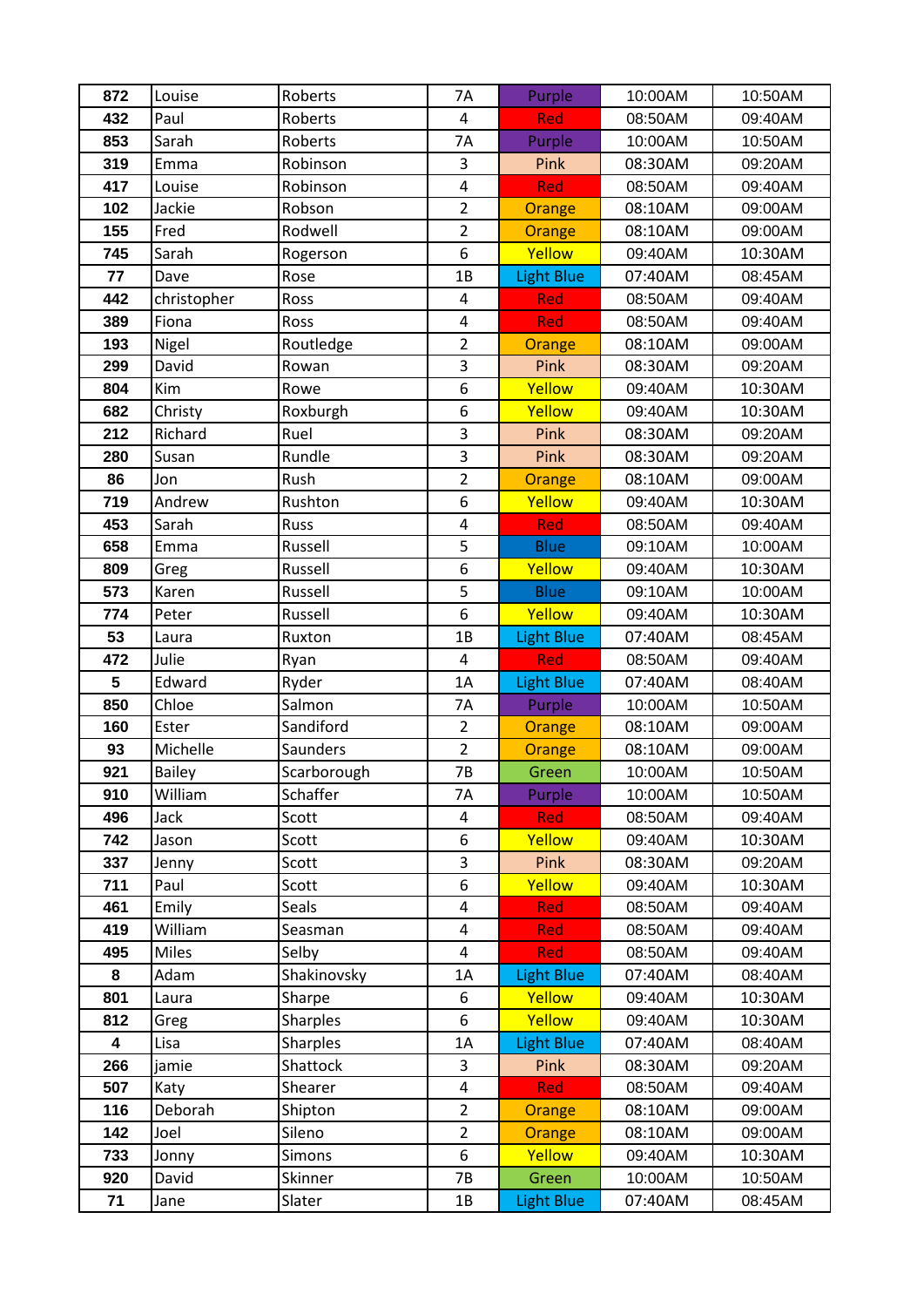| 677 | Matthew      | Slater          | 6                       | Yellow            | 09:40AM | 10:30AM |
|-----|--------------|-----------------|-------------------------|-------------------|---------|---------|
| 18  | Nicholas     | Sloka           | 1A                      | <b>Light Blue</b> | 07:40AM | 08:40AM |
| 679 | Rob          | Smallcombe      | 6                       | Yellow            | 09:40AM | 10:30AM |
| 596 | Judith       | Smart           | 5                       | <b>Blue</b>       | 09:10AM | 10:00AM |
| 490 | Andrea       | Smith           | $\overline{\mathbf{4}}$ | Red               | 08:50AM | 09:40AM |
| 279 | Craig        | Smith           | 3                       | Pink              | 08:30AM | 09:20AM |
| 754 | David        | Smith           | 6                       | Yellow            | 09:40AM | 10:30AM |
| 878 | Dawn         | Smith           | 7A                      | Purple            | 10:00AM | 10:50AM |
| 117 | lan          | Smith           | $\overline{2}$          | Orange            | 08:10AM | 09:00AM |
| 504 | Janet        | Smith           | $\pmb{4}$               | Red               | 08:50AM | 09:40AM |
| 412 | Joanne       | Smith           | $\overline{\mathbf{4}}$ | Red               | 08:50AM | 09:40AM |
| 879 | Julia        | Smith           | 7A                      | Purple            | 10:00AM | 10:50AM |
| 82  | Lucy         | Smith           | 1B                      | <b>Light Blue</b> | 07:40AM | 08:45AM |
| 606 | Trevor       | Smith           | 5                       | <b>Blue</b>       | 09:10AM | 10:00AM |
| 614 | Vanessa      | Smith           | 5                       | <b>Blue</b>       | 09:10AM | 10:00AM |
| 423 | Andrew       | Smithson        | 4                       | Red               | 08:50AM | 09:40AM |
| 534 | Paul         | Snaith          | $\overline{5}$          | <b>Blue</b>       | 09:10AM | 10:00AM |
| 454 | Edward       | Snowden         | $\overline{\mathbf{4}}$ | Red               | 08:50AM | 09:40AM |
| 702 | Carmen       | Somerset        | 6                       | Yellow            | 09:40AM | 10:30AM |
| 665 | Amy          | Sorrell         | 6                       | Yellow            | 09:40AM | 10:30AM |
| 697 | Jenny        | South           | 6                       | Yellow            | 09:40AM | 10:30AM |
| 752 | Gareth       | Southworth      | 6                       | Yellow            | 09:40AM | 10:30AM |
| 829 | Matthew      | Spillman        | <b>7A</b>               | Purple            | 10:00AM | 10:50AM |
| 823 | Lee          | Spoor           | 7A                      | Purple            | 10:00AM | 10:50AM |
| 173 | Abi          | Squires         | $\overline{2}$          | <b>Orange</b>     | 08:10AM | 09:00AM |
| 42  | Tracey       | <b>Squires</b>  | 1B                      | Light Blue        | 07:40AM | 08:45AM |
| 666 | James        | Stafford        | 6                       | Yellow            | 09:40AM | 10:30AM |
| 70  | Anna         | <b>Stephens</b> | 1B                      | Light Blue        | 07:40AM | 08:45AM |
| 732 | Sarah        | Stevenson       | 6                       | Yellow            | 09:40AM | 10:30AM |
| 740 | Chris        | Stewart         | 6                       | Yellow            | 09:40AM | 10:30AM |
| 437 | Nina         | Stobie          | $\overline{\mathbf{4}}$ | Red               | 08:50AM | 09:40AM |
| 532 | Peter        | Stockdale       | 5                       | <b>Blue</b>       | 09:10AM | 10:00AM |
| 848 | Kelly        | Stocker         | 7A                      | Purple            | 10:00AM | 10:50AM |
| 698 | <b>Becky</b> | Stockton        | 6                       | Yellow            | 09:40AM | 10:30AM |
| 405 | <b>Beth</b>  | <b>Stranks</b>  | 4                       | <b>Red</b>        | 08:50AM | 09:40AM |
| 397 | Pippa        | Summers         | $\overline{\mathbf{4}}$ | <b>Red</b>        | 08:50AM | 09:40AM |
| 528 | Gary         | Sutherland      | 5                       | <b>Blue</b>       | 09:10AM | 10:00AM |
| 832 | David        | Swindlehurst    | 7A                      | Purple            | 10:00AM | 10:50AM |
| 281 | Rebecca      | Swingler        | 3                       | <b>Pink</b>       | 08:30AM | 09:20AM |
| 611 | Abby         | Symons          | 5                       | <b>Blue</b>       | 09:10AM | 10:00AM |
| 892 | Christopher  | Tait            | 7Α                      | Purple            | 10:00AM | 10:50AM |
| 620 | Liz          | Tait            | 5                       | <b>Blue</b>       | 09:10AM | 10:00AM |
| 114 | Nicole       | Tait            | $\overline{2}$          | Orange            | 08:10AM | 09:00AM |
| 141 | Simon        | Tait            | $\overline{2}$          | Orange            | 08:10AM | 09:00AM |
| 550 | Rachel       | Tanner          | 5                       | <b>Blue</b>       | 09:10AM | 10:00AM |
| 360 | Dominic      | Taylor          | 3                       | Pink              | 08:30AM | 09:20AM |
| 444 | Martin       | Taylor          | 4                       | <b>Red</b>        | 08:50AM | 09:40AM |
| 721 | Mike         | Taylor          | 6                       | Yellow            | 09:40AM | 10:30AM |
| 407 | Miranda      | Taylor          | 4                       | <b>Red</b>        | 08:50AM | 09:40AM |
| 113 | Simon        | Taylor          | $\overline{2}$          | Orange            | 08:10AM | 09:00AM |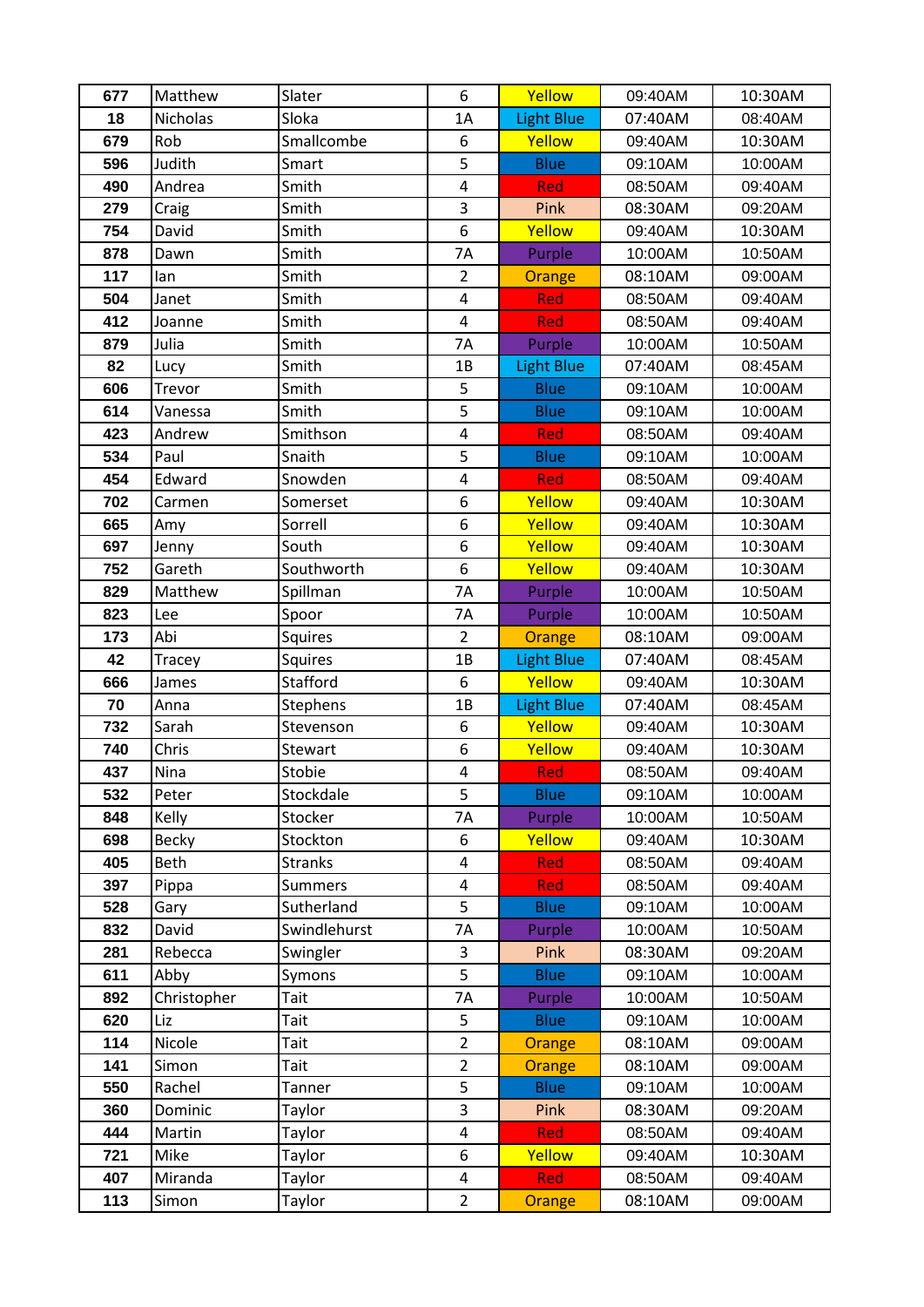| 828        | Maggi           | Tebrake         | <b>7A</b>               | Purple                | 10:00AM            | 10:50AM            |
|------------|-----------------|-----------------|-------------------------|-----------------------|--------------------|--------------------|
| 729        | Kate            | Teeley          | 6                       | Yellow                | 09:40AM            | 10:30AM            |
| 690        | Mollie          | Temple          | 6                       | Yellow                | 09:40AM            | 10:30AM            |
| 901        | Michelle        | Tenwick         | 7A                      | Purple                | 10:00AM            | 10:50AM            |
| 410        | Sarah           | Terry           | $\pmb{4}$               | Red                   | 08:50AM            | 09:40AM            |
| 316        | Sarah           | Thacker         | 3                       | Pink                  | 08:30AM            | 09:20AM            |
| 564        | Beth            | Thomas          | 5                       | <b>Blue</b>           | 09:10AM            | 10:00AM            |
| 865        | Kath            | Thomas          | 7A                      | Purple                | 10:00AM            | 10:50AM            |
| 399        | Nicky           | Thomas          | $\pmb{4}$               | Red                   | 08:50AM            | 09:40AM            |
| 629        | Chris           | Thompson        | 5                       | <b>Blue</b>           | 09:10AM            | 10:00AM            |
| 150        | Kathryn         | Thompson        | $\overline{2}$          | Orange                | 08:10AM            | 09:00AM            |
| 894        | Simon           | Thompson        | 7A                      | Purple                | 10:00AM            | 10:50AM            |
| 838        | Leah            | Thomson         | 7A                      | Purple                | 10:00AM            | 10:50AM            |
| 489        | Jack            | thorburn        | $\overline{\mathbf{4}}$ | Red                   | 08:50AM            | 09:40AM            |
| 81         | Sarah           | Thornhill       | 1B                      | <b>Light Blue</b>     | 07:40AM            | 08:45AM            |
| 789        | Chris           | Thorpe          | 6                       | Yellow                | 09:40AM            | 10:30AM            |
| 819        | Daniel          | Tidnam          | 7A                      | Purple                | 10:00AM            | 10:50AM            |
| 307        | Daniel          | <b>Tidswell</b> | 3                       | Pink                  | 08:30AM            | 09:20AM            |
| 551        | Rachel          | Tilburn         | 5                       | <b>Blue</b>           | 09:10AM            | 10:00AM            |
| 68         | Sue             | Tildesley       | 1B                      | <b>Light Blue</b>     | 07:40AM            | 08:45AM            |
| 714        | Nina            | <b>Tilley</b>   | 6                       | Yellow                | 09:40AM            | 10:30AM            |
| 169        | Helen           | <b>Timmins</b>  | $\overline{2}$          | Orange                | 08:10AM            | 09:00AM            |
| 749        | Jo              | <b>Tipling</b>  | 6                       | Yellow                | 09:40AM            | 10:30AM            |
| 242        | Ann             | Tolchard        | 3                       | Pink                  | 08:30AM            | 09:20AM            |
| 678        | Richard         | Tombling        | 6                       | Yellow                | 09:40AM            | 10:30AM            |
| 213        | Chris           | Tomlinson       | 3                       | Pink                  | 08:30AM            | 09:20AM            |
| 182        | Lynne           | Tomlinson       | $\overline{2}$          | Orange                | 08:10AM            | 09:00AM            |
| 330        | Robert          | Tonkinson       | 3                       | Pink                  | 08:30AM            | 09:20AM            |
| 651        | Paul            | <b>Toplass</b>  | 5                       | <b>Blue</b>           | 09:10AM            | 10:00AM            |
| 799        | Bryony          | Townend         | 6                       | Yellow                | 09:40AM            | 10:30AM            |
| 632        | Anna            | Townsend        | 5                       | <b>Blue</b>           | 09:10AM            | 10:00AM            |
| 859        | Mark            | Townsend        | 7A                      | Purple                | 10:00AM            | 10:50AM            |
| 800        | Michelle        | Townsend        | 6                       | Yellow                | 09:40AM            | 10:30AM            |
| 904        | Peter           | Townsend        | 7A                      | Purple                | 10:00AM            | 10:50AM            |
| 260        | Pam             | Troughton       | 3                       | Pink                  | 08:30AM            | 09:20AM            |
| 342        | Kim             | Tsang           | 3                       | Pink                  | 08:30AM            | 09:20AM            |
| 429        | Kerry           | <b>Tuffee</b>   | 4<br>5                  | <b>Red</b>            | 08:50AM            | 09:40AM            |
| 522        | alan            | turcan          | 6                       | <b>Blue</b>           | 09:10AM<br>09:40AM | 10:00AM            |
| 780<br>656 | Mark<br>Richard | Turner<br>Tyack | 5                       | Yellow<br><b>Blue</b> | 09:10AM            | 10:30AM<br>10:00AM |
| 840        | Stephen         | Tyler           | 7Α                      | Purple                | 10:00AM            | 10:50AM            |
| 229        | David           | Tyrrell         | 3                       | Pink                  | 08:30AM            | 09:20AM            |
| 392        | Jill            | Underwood       | $\overline{\mathbf{4}}$ | Red                   | 08:50AM            | 09:40AM            |
| 304        | Sandrine        | Vaillant        | 3                       | Pink                  | 08:30AM            | 09:20AM            |
| 61         | Angela          | Varley          | 1B                      | <b>Light Blue</b>     | 07:40AM            | 08:45AM            |
| 668        | Andrea          | Vaughan         | 6                       | Yellow                | 09:40AM            | 10:30AM            |
| 140        | Victoria        | Viney           | $\overline{2}$          | Orange                | 08:10AM            | 09:00AM            |
| 436        | Fiona           | Waddington      | 4                       | Red                   | 08:50AM            | 09:40AM            |
| 435        | Paul            | Waddington      | $\overline{\mathbf{4}}$ | <b>Red</b>            | 08:50AM            | 09:40AM            |
| 384        | Liz             | Wainwright      | 4                       | Red                   | 08:50AM            | 09:40AM            |
|            |                 |                 |                         |                       |                    |                    |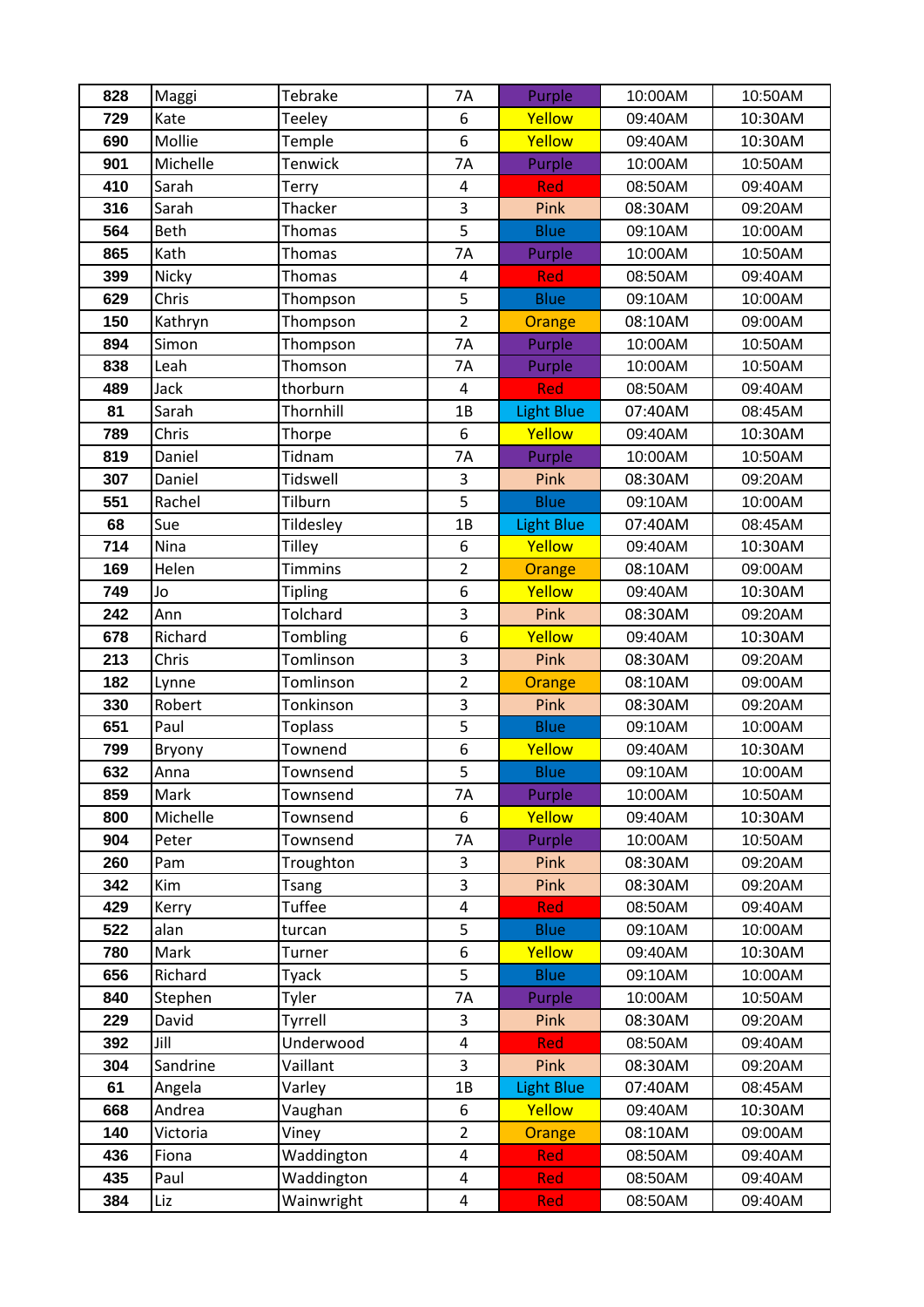| 599         | Fran           | Walker             | 5                       | <b>Blue</b>           | 09:10AM            | 10:00AM            |
|-------------|----------------|--------------------|-------------------------|-----------------------|--------------------|--------------------|
| 558         | lan            | Walker             | 5                       | <b>Blue</b>           | 09:10AM            | 10:00AM            |
| 670         | Steve          | Walker             | 6                       | Yellow                | 09:40AM            | 10:30AM            |
| 174         | Deborah        | Wall               | $\overline{2}$          | Orange                | 08:10AM            | 09:00AM            |
| 908         | David          | Wallace            | 7A                      | Purple                | 10:00AM            | 10:50AM            |
| 926         | Honorine       | Wallack            | 7B                      | Green                 | 10:00AM            | 10:50AM            |
| 877         | Sarah          | Wallbridge         | 7A                      | Purple                | 10:00AM            | 10:50AM            |
| 79          | Emily          | Wallis             | 1B                      | <b>Light Blue</b>     | 07:40AM            | 08:45AM            |
| 540         | Fran           | Wallis             | 5                       | <b>Blue</b>           | 09:10AM            | 10:00AM            |
| 271         | Lynne          | wallis             | 3                       | Pink                  | 08:30AM            | 09:20AM            |
| 662         | Daniel         | Walsh              | 5                       | <b>Blue</b>           | 09:10AM            | 10:00AM            |
| 67          | Greg           | Walsh              | 1B                      | <b>Light Blue</b>     | 07:40AM            | 08:45AM            |
| 449         | Rebecca        | Walters            | $\overline{\mathbf{4}}$ | Red                   | 08:50AM            | 09:40AM            |
| 619         | Shaun          | Wantling           | 5                       | <b>Blue</b>           | 09:10AM            | 10:00AM            |
| 852         | Denise         | Ward               | 7A                      | Purple                | 10:00AM            | 10:50AM            |
| 874         | Helen          | Ward               | 7A                      | Purple                | 10:00AM            | 10:50AM            |
| 65          | Julie          | Ward               | 1B                      | <b>Light Blue</b>     | 07:40AM            | 08:45AM            |
| 873         | Richard        | Ward               | <b>7A</b>               | Purple                | 10:00AM            | 10:50AM            |
| $\mathbf 3$ | Sally          | Ward               | 1A                      | <b>Light Blue</b>     | 07:40AM            | 08:40AM            |
| 294         | Andrea         | Waring             | 3                       | Pink                  | 08:30AM            | 09:20AM            |
| 556         | Colin          | Watkins            | 5                       | <b>Blue</b>           | 09:10AM            | 10:00AM            |
| 650         | Tasha          | Watkiss            | 5                       | <b>Blue</b>           | 09:10AM            | 10:00AM            |
| 628         | Madeleine      | Watson             | 5                       | <b>Blue</b>           | 09:10AM            | 10:00AM            |
| 544         | Ruth           | Watson             | 5                       | <b>Blue</b>           | 09:10AM            | 10:00AM            |
| 433         | Peta           | Watts              | $\overline{\mathbf{4}}$ | Red                   | 08:50AM            | 09:40AM            |
| 671         | Sarah          | Weare              | 6                       | Yellow                | 09:40AM            | 10:30AM            |
| 211         | Joanna         | Weller             | 3                       | Pink                  | 08:30AM            | 09:20AM            |
| 256         | Simon          | Wells              | 3                       | Pink                  | 08:30AM            | 09:20AM            |
| 361         | Hayley         | West               | 3                       | Pink                  | 08:30AM            | 09:20AM            |
| 552         | Andrew         | Whinney            | 5                       | <b>Blue</b>           | 09:10AM            | 10:00AM            |
| 739         | Beth           | White              | $\overline{6}$          | Yellow                | 09:40AM            | 10:30AM            |
| 357         | Christopher    | White              | 3                       | Pink                  | 08:30AM            | 09:20AM            |
| 158         | Tom            | White              | $\overline{2}$          | Orange                | 08:10AM            | 09:00AM            |
| 324         | Rory           | White-Andrews      | 3                       | Pink                  | 08:30AM            | 09:20AM            |
| 206         | Antony         | Whitehead          | 3                       | Pink                  | 08:30AM            | 09:20AM            |
| 537         | Jo             | Whiting            | 5                       | <b>Blue</b>           | 09:10AM            | 10:00AM            |
| 891         | Kate           | Whittaker          | 7A                      | Purple                | 10:00AM            | 10:50AM            |
| 554         | Isobel         | Whittle<br>Whittle | 5<br>6                  | <b>Blue</b><br>Yellow | 09:10AM<br>09:40AM | 10:00AM<br>10:30AM |
| 755         | Matthew<br>Rob | Whittle            | 5                       |                       | 09:10AM            |                    |
| 553<br>232  | Rachel         | Wiffen             | 3                       | <b>Blue</b><br>Pink   | 08:30AM            | 10:00AM<br>09:20AM |
| 751         | Jen            | Wilkins            | 6                       | Yellow                | 09:40AM            | 10:30AM            |
| 367         | Anne           | Wilkinson          | 4                       | <b>Red</b>            | 08:50AM            | 09:40AM            |
| 382         | David          | Wilkinson          | $\overline{\mathbf{4}}$ | Red                   | 08:50AM            | 09:40AM            |
| 338         | John           | Wilkinson          | 3                       | Pink                  | 08:30AM            | 09:20AM            |
| 39          | Rhoda          | Wilkinson          | 1B                      | <b>Light Blue</b>     | 07:40AM            | 08:45AM            |
| 320         | June           | Willey             | 3                       | Pink                  | 08:30AM            | 09:20AM            |
| 506         | Adam           | Williams           | 4                       | Red                   | 08:50AM            | 09:40AM            |
| 408         | david          | williams           | 4                       | Red                   | 08:50AM            | 09:40AM            |
| 700         | Grace          | Williams           | 6                       | Yellow                | 09:40AM            | 10:30AM            |
|             |                |                    |                         |                       |                    |                    |